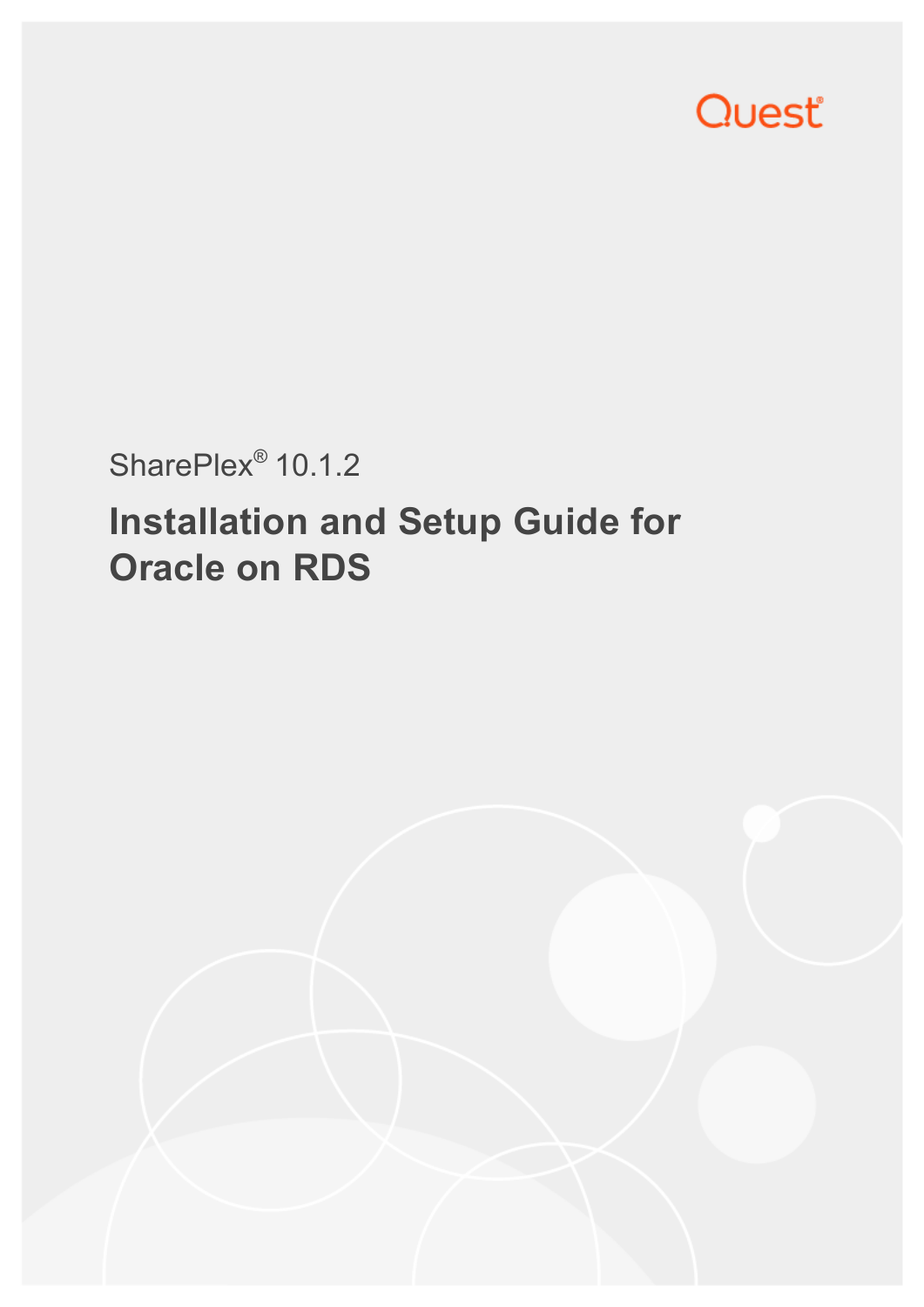#### **© 2022 Quest Software Inc. ALL RIGHTS RESERVED.**

This guide contains proprietary information protected by copyright. The software described in this guide is furnished under a software license or nondisclosure agreement. This software may be used or copied only in accordance with the terms of the applicable agreement. No part of this guide may be reproduced or transmitted in any form or by any means, electronic or mechanical, including photocopying and recording for any purpose other than the purchaser's personal use without the written permission of Quest Software Inc.

The information in this document is provided in connection with Quest Software products. No license, express or implied, by estoppel or otherwise, to any intellectual property right is granted by this document or in connection with the sale of Quest Software products. EXCEPT AS SET FORTH IN THE TERMS AND CONDITIONS AS SPECIFIED IN THE LICENSE AGREEMENT FOR THIS PRODUCT, QUEST SOFTWARE ASSUMES NO LIABILITY WHATSOEVER AND DISCLAIMS ANY EXPRESS, IMPLIED OR STATUTORY WARRANTY RELATING TO ITS PRODUCTS INCLUDING, BUT NOT LIMITED TO, THE IMPLIED WARRANTY OF MERCHANTABILITY, FITNESS FOR A PARTICULAR PURPOSE, OR NON-INFRINGEMENT. IN NO EVENT SHALL QUEST SOFTWARE BE LIABLE FOR ANY DIRECT, INDIRECT, CONSEQUENTIAL, PUNITIVE, SPECIAL OR INCIDENTAL DAMAGES (INCLUDING, WITHOUT LIMITATION, DAMAGES FOR LOSS OF PROFITS, BUSINESS INTERRUPTION OR LOSS OF INFORMATION) ARISING OUT OF THE USE OR INABILITY TO USE THIS DOCUMENT, EVEN IF QUEST SOFTWARE HAS BEEN ADVISED OF THE POSSIBILITY OF SUCH DAMAGES. Quest Software makes no representations or warranties with respect to the accuracy or completeness of the contents of this document and reserves the right to make changes to specifications and product descriptions at any time without notice. Quest Software does not make any commitment to update the information contained in this document.

If you have any questions regarding your potential use of this material, contact:

Quest Software Inc.

Attn: LEGAL Dept

4 PolarisWay

Aliso Viejo, CA 92656

Refer to our Web site ([https://www.quest.com](https://www.quest.com/)) for regional and international office information.

#### **Patents**

Quest Software is proud of our advanced technology. Patents and pending patents may apply to this product. For the most current information about applicable patents for this product, please visit our website at <https://www.quest.com/legal>.

#### **Trademarks**

Quest, the Quest logo, SharePlex, and Join the Innovation are trademarks and registered trademarks of Quest Software Inc. For a complete list of Quest marks, visit <https://www.quest.com/legal/trademark-information.aspx>. All other trademarks and registered trademarks are property of their respective owners.

SharePlex Installation and Setup Guide for Oracle on RDS Updated - 2/1/2022 Version - 10.1.2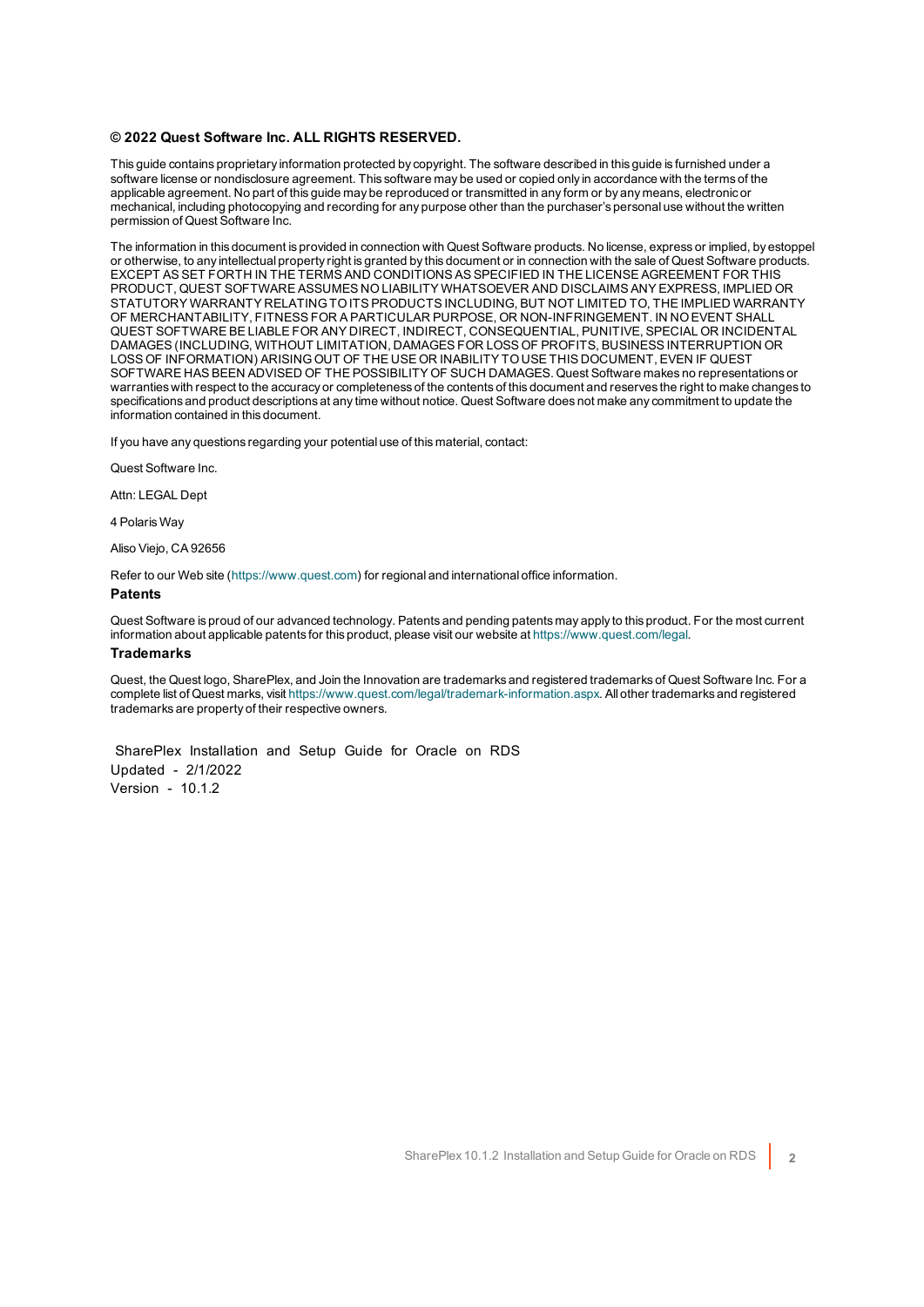# **Contents**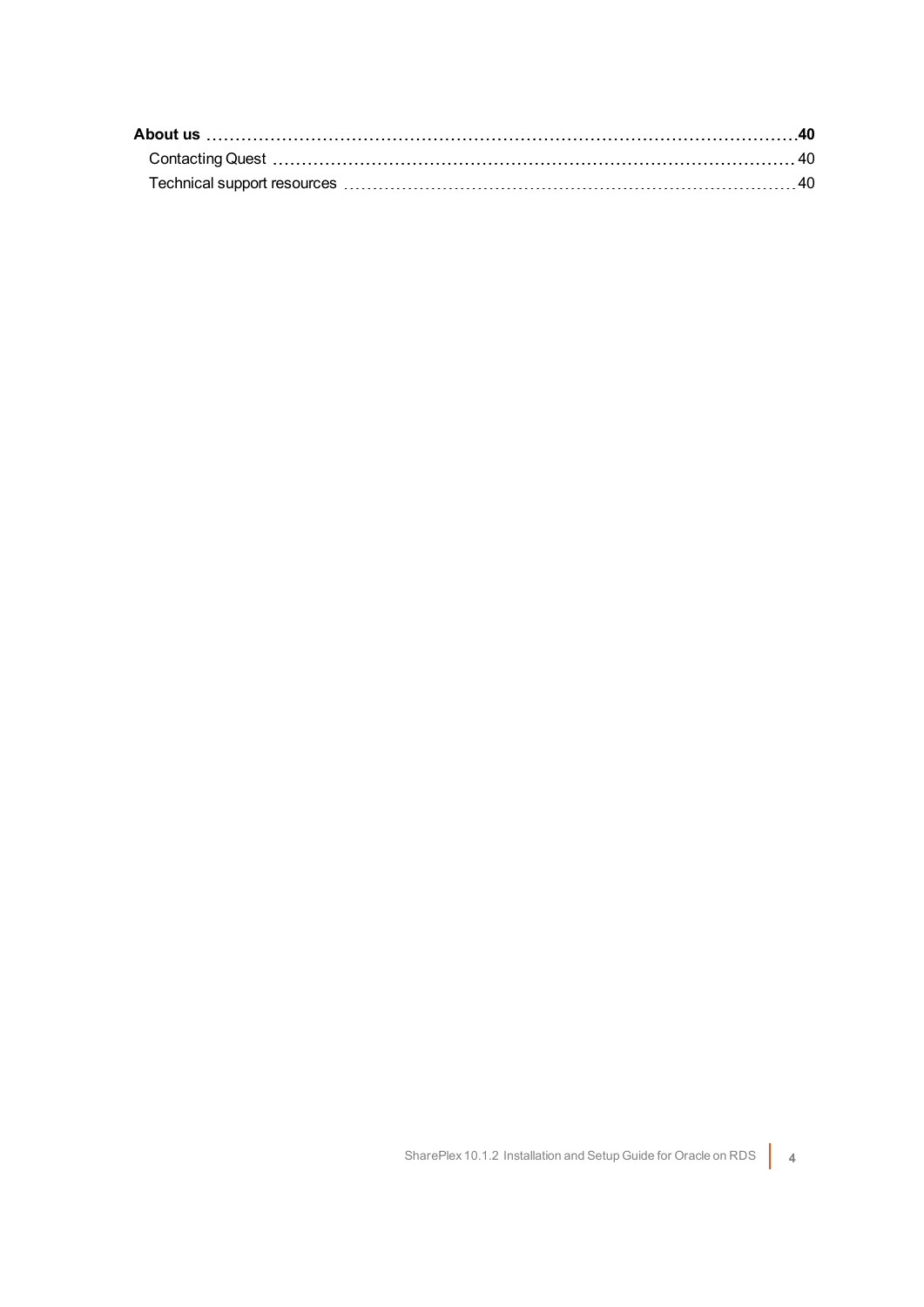# **About this Guide**

<span id="page-4-1"></span><span id="page-4-0"></span>This manual provides instructions for installing and setting up SharePlex on an Amazon RDS Oracle database.

# **Other SharePlex documentation**

For the complete SharePlex documentation set, go to [https://support.quest.com/shareplex/technical-documents.](https://support.quest.com/shareplex/technical-documents)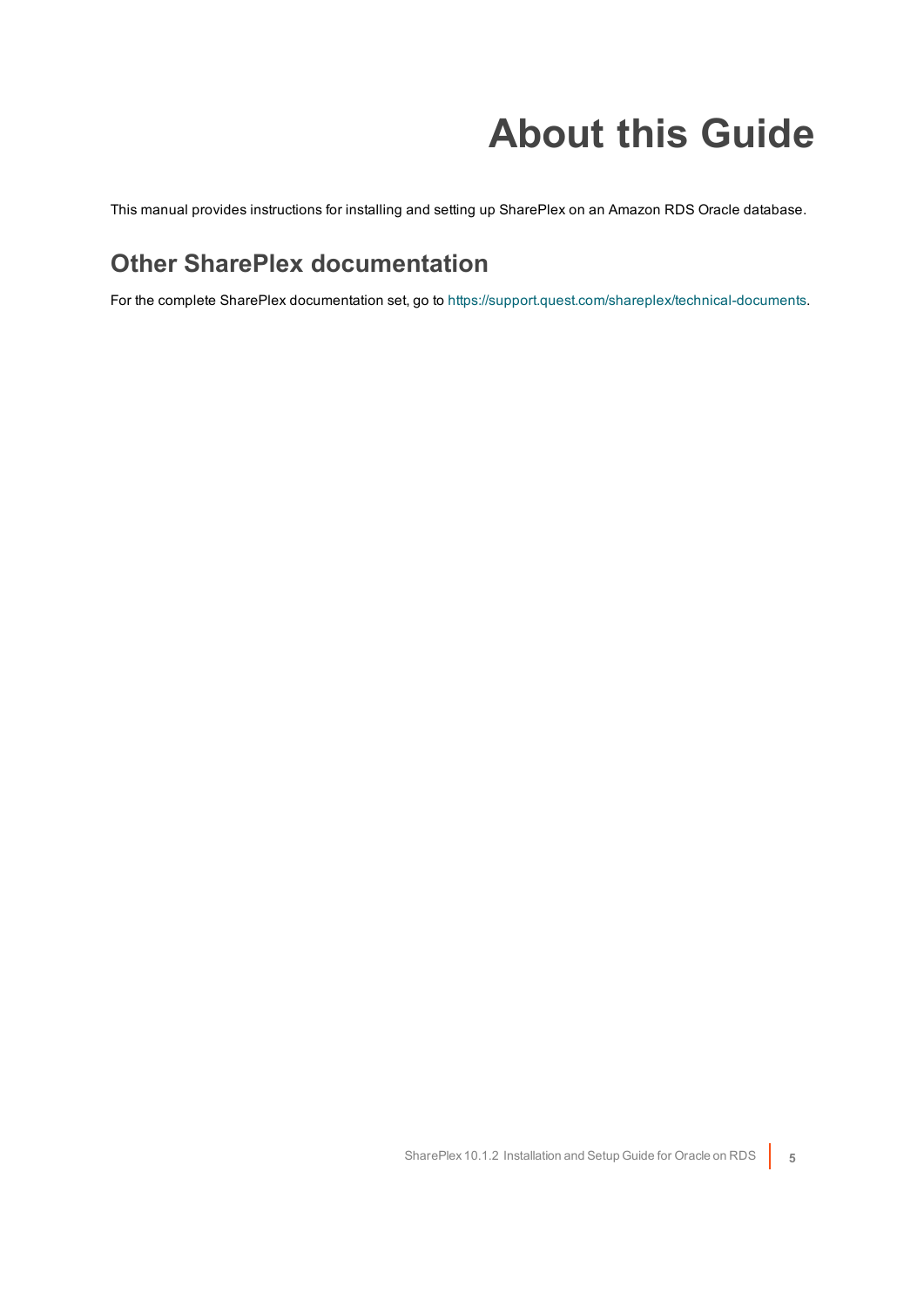# **Overview and Requirements**

<span id="page-5-0"></span>The deployment of SharePlex for an Oracle database hosted on the Amazon RDS service is slightly different from deploying SharePlex for an on-premises Oracle database. In a typical on-premises database environment, a SharePlex administrator can install and set up SharePlex directly on the production database system. However, in an RDS environment, SharePlex cannot be installed on the underlying operating system, which is fully managed by Amazon.

To replicate to or from an Oracle database on RDS, you install SharePlex on a server that is external to the RDS deployment of the Oracle database, and then configure SharePlex to interact with the RDS database through a remote connection. Once SharePlex is deployed, it operates the same way as it does when capturing from, or posting to, an on premises source and target.

# <span id="page-5-1"></span>**Requirements and support**

<span id="page-5-2"></span>Understand the following when using SharePlex in an RDS environment.

## **SharePlex AMI**

In all but one of the supported configurations for replication to or from an RDS database, you need to obtain a SharePlex AMI (Amazon Virtual Machine Instance). This instance is an Amazon Linux virtual machine, hosted on Amazon EC2, with SharePlex pre-installed. An Oracle client is included in the image. You launch the SharePlex instance from your EC2 account and then perform a few tasks to set up licensing and connectivity to the database.

<span id="page-5-3"></span>For more [information,](#page-7-0) see Configure a SharePlex AMI instance on page 8.

## **Supported Oracle versions on RDS**

Capture from RDS is supported for Oracle versions 11g R2 (supported 11g R2 versions are 11.2.0.4.v11 or later), 12c R1 (supported 12c R1 versions are 12.1.0.2.v7 or later), and 19c EE & SE2. Post is supported for all Oracle versions that are supported by RDS and SharePlex.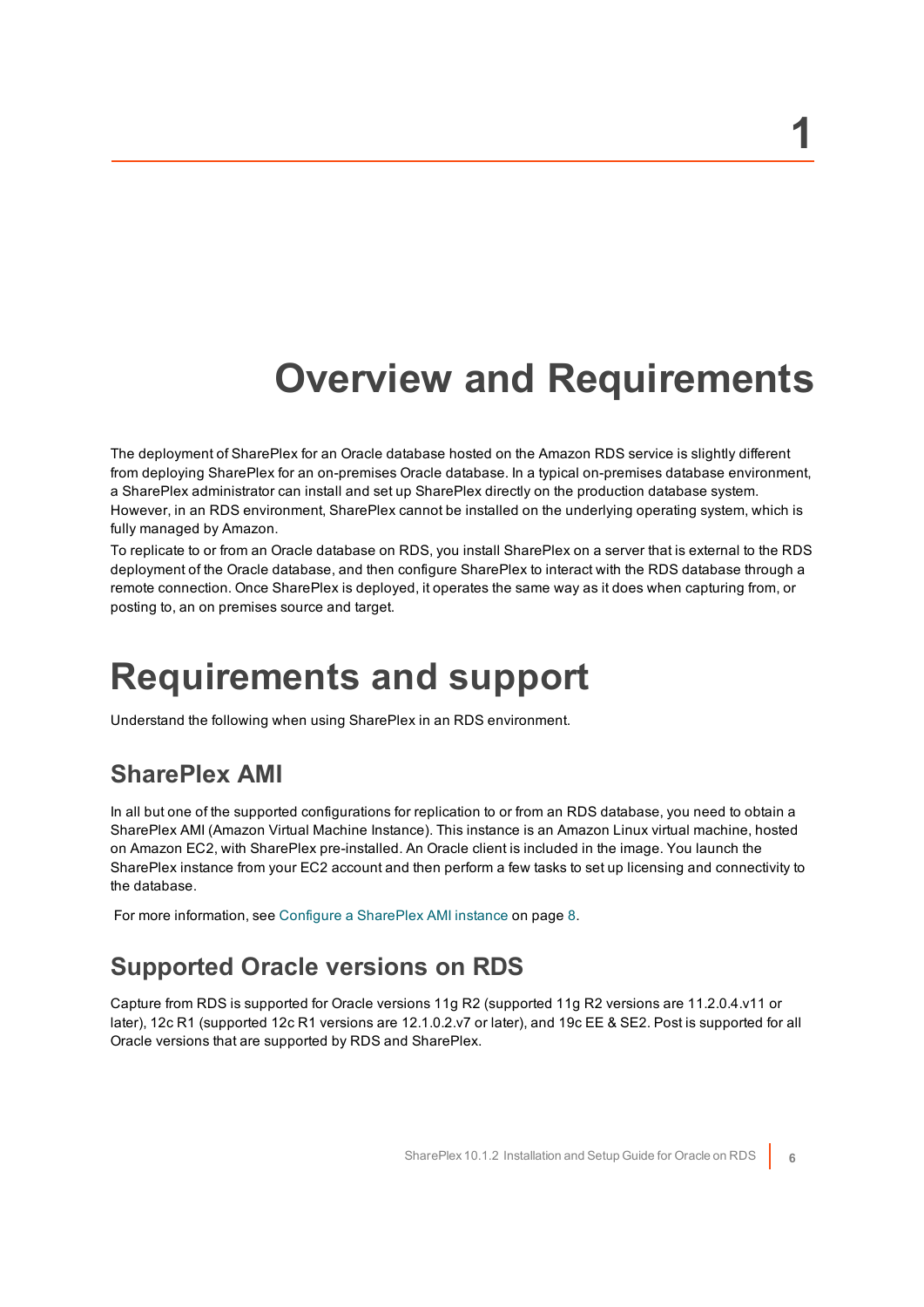## <span id="page-6-0"></span>**Supported Oracle features on RDS**

Support of Oracle features on RDS is limited to the default option groups: **default:oracle-ee-12-1**, **default:oracle-ee-11-2**, **default:oracle-ee-19**, and **default:oracle-se2-19**.

# <span id="page-6-1"></span>**Not Supported**

The following SharePlex or Oracle features are not supported for Oracle databases on RDS:

- Encryption of replicated data
- Compression of replicated data
- <span id="page-6-2"></span>• Replication of Oracle Spatial objects

# **SharePlex configuration tasks**

This guide leaves off at the point where you have installed SharePlex and configured the environment to support connection to Oracle sources and targets in an RDS environment. There is still a little work to do before replication can start. To configure SharePlex to replicate your data, see the following guides:

SharePlex [Administration](https://support.quest.com/shareplex) Guide: This guide contains instructions for creating the configuration file that contains your replication rules, controlling and monitoring replication, activating replication, and other important tasks. SharePlex [Reference](https://support.quest.com/shareplex) Guide: This guide contains detailed information about how to use each of the SharePlex commands and parameters.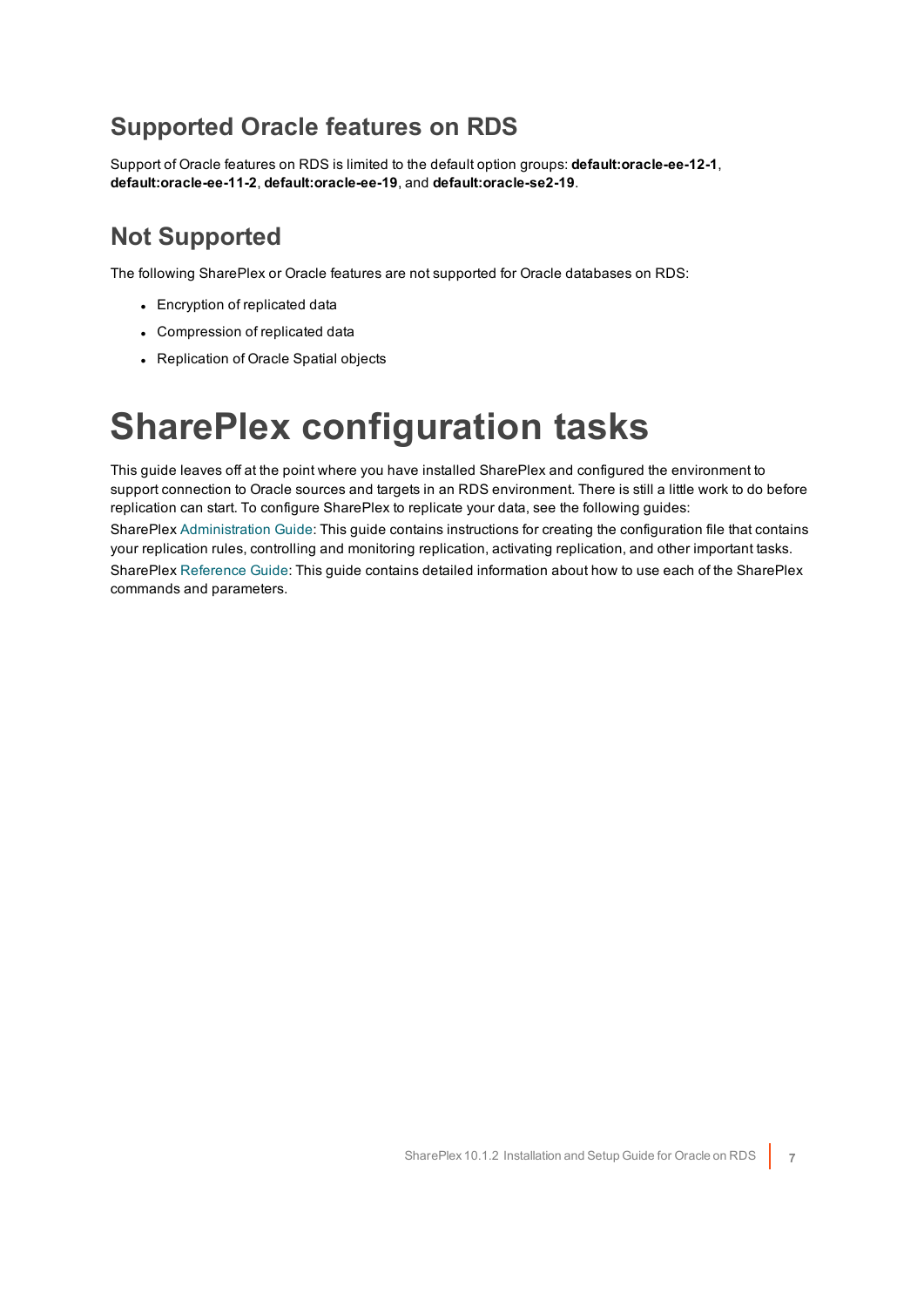# <span id="page-7-0"></span>**Configure a SharePlex AMI instance**

<span id="page-7-1"></span>These instructions help you to create your SharePlex instance.

# **Prerequisites**

- Create an Amazon Web Services (AWS) account and (recommended by Amazon) an Identity and Access Management User, or obtain the AWS credentials of an existing account that will be used for SharePlex.
- Have your SharePlex license key available.
- Each SharePlex AMI requires an incoming SSH rule that opens port 22 for incoming connections by users who will issue SharePlex commands or perform other replication-related administrative tasks. The **One-Click Launch** method provides a predefined security group with an existing incoming SSH rule that you can link to one or more IP addresses, or you can select a different security group. The **Manual Launch** method enables you to create a custom security group, or you can select an existing group. To create a custom security group before you start the launch, see the Amazon AWS documentation.
- <sup>l</sup> SSH access to your SharePlex instance is allowed only by public key authentication using a *key pair*. The public key of the key pair is embedded in your SharePlex instance, and a private key is stored by you (the SharePlex user) in a file on the computer from which you will connect to SharePlex. You specify the file in the connection string. The **One-Click Launch** method requires you to select an existing key pair. The **Manual Launch** method enables you to create a key pair or select an existing one. To create a key pair, see the Amazon AWS documentation.

# <span id="page-7-2"></span>**Create the SharePlex AMI instance**

### *To find SharePlex on Amazon AWS*

- 1. Log on to Amazon Marketplace with your AWS account credentials.
- 2. In the Search box, type **SharePlex**.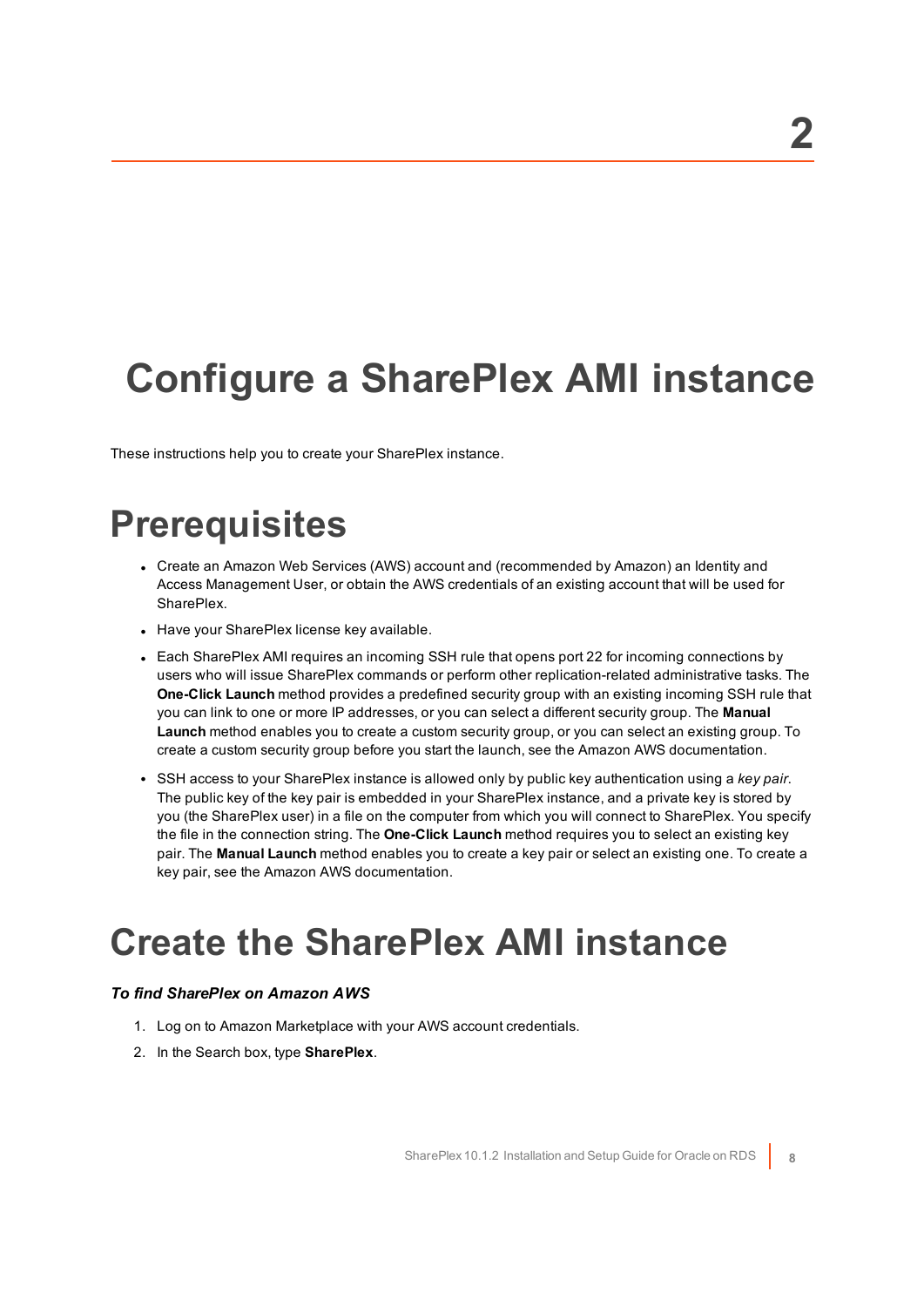- 3. Click the **SharePlex for Database Replication** link that is returned by the search. The SharePlex page is displayed, where you can compare costs based on various infrastructure options.
- 4. Click **Continue to Subscribe** at the top of the page.
- 5. You have the option of creating a SharePlex instance in either of the following ways:
	- <sup>l</sup> **One-click launch:** Launches a default SharePlex instance, with limited customization options. The instance launches with a default name, which you can change after the launch process is completed.
	- <sup>l</sup> **Manual Launch:** Provides additional customization options for your SharePlex instance, including the ability to specify a name and create a key pair or security group.

### *To create a SharePlex AMI instance with one click*

- 1. Select **One-Click**.
- 2. Specify the following settings. See the Amazon RDS help if you need more information about these features.

**Version:** Select the SharePlex version that you want to run.

**Region:** Select the Amazon region that will host the SharePlex instance.

**EC2 Instance Type:** Select the virtual machine attributes for the SharePlex instance.

**VPC Settings:** Select or create a virtual private cloud network and subnet for your SharePlex instance.

**Security Group:** Select an existing security group, or select **Create new based on seller settings** to customize the existing SSH rule to your own IP addresses. **NOTE:** Any Amazon-generated **default** security groups shown in the list do not provide enough security for production replication across external networks.

**Key Pair:** Select a key pair, which will be used as authentication when you log on to the SharePlex instance. **NOTE:** To log into SharePlex with th selected key pair, you must be in possession of the **.pem** file that contains the private key of that key pair.

3. Click **Launch with One Click**. You are notified that your instance of the software is being deployed on EC2. You can view the status of this instance on the EC2 console and assign it a name if desired.

### *To create a SharePlex AMI instance manually*

- 1. Select **Manual Launch**.
- 2. Click **Launch**.
- 3. Under **Version**, select the SharePlex version that you want to run.
- 4. Under **Launch**, find the Amazon region that will host the SharePlex instance, then click **Launch with EC2 Console**.
- 5. Select an instance type that matches your processing and storage needs, then click **Next: Configure Instance Details**.
- 6. Select among options that are related to the operation of the SharePlex instance.
- 7. Click **Next: Add Storage**.
- 8. Keep the default storage settings (these are adequate in most cases) or make any changes as necessary.
- 9. Click **Next: Add Tags**.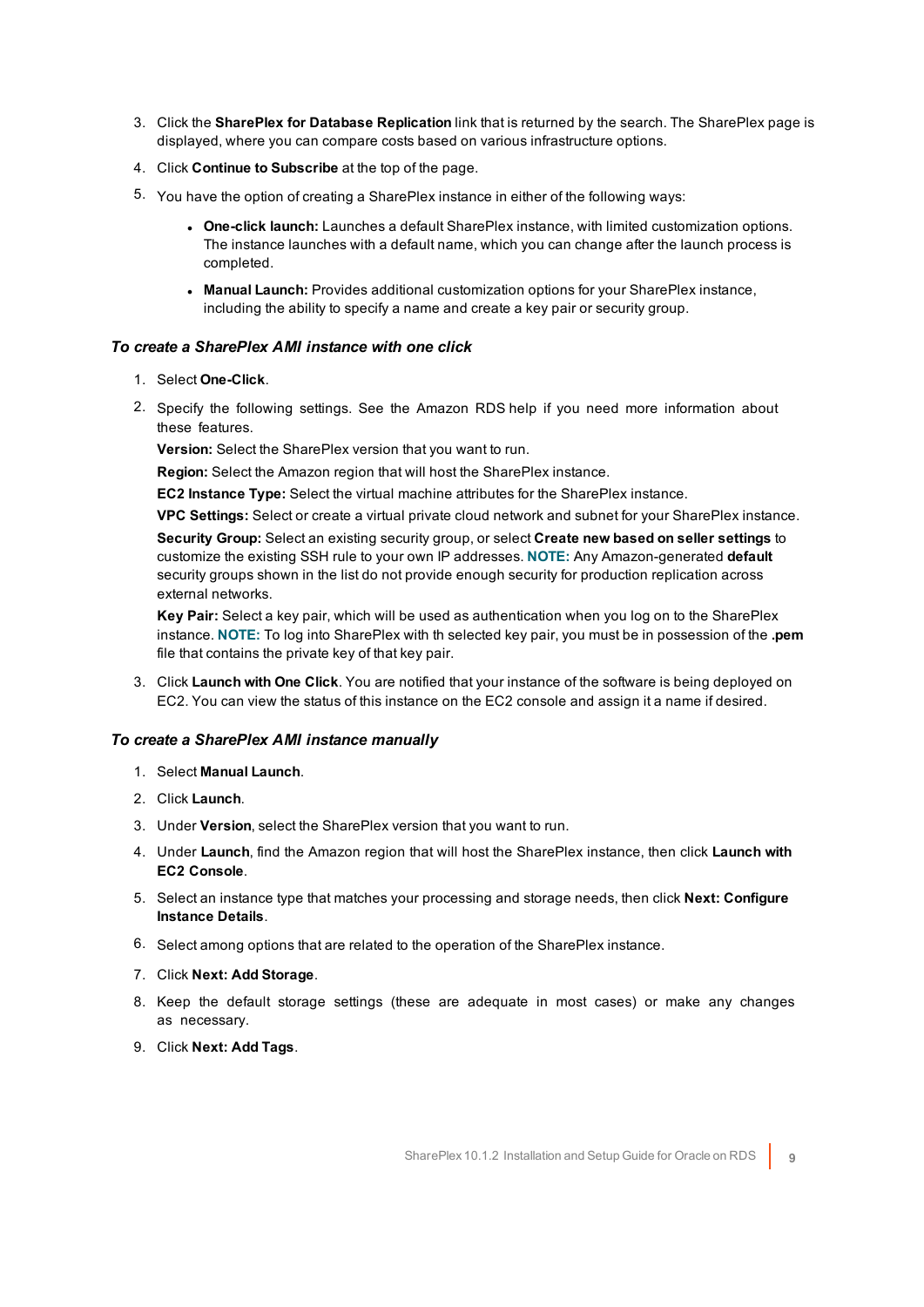- 10. Click **Add Tag** then provide the following:
	- **Key column:** Enter your user name or some other value on which you can search and sort to find this SharePlex instance. Example: MyUserName
	- <sup>l</sup> **Value column**: Enter the SharePlex instance name. Example: MySharePlexInstance
- 11. Click **Next: Configure Security Group**.
- 12. Select or create a security group that satisfies the SharePlex requirements. To create a rule, see the [Prerequisites](#page-7-1) in these instructions.
- 13. Click **Next: Review and Launch**.
- 14. Review your instance specifications, and make any changes if needed.
- 15. Click **Launch**. The key pair dialog is displayed. Specify how you want to associate a key pair with the SharePlex instance:
	- <sup>l</sup> If a key pair exists already, select **Choose an existing key pair**, then select the name.
	- <sup>l</sup> To specify a new key pair, select **Create a new key pair**, type a name for the key pair file, then click **Download Key Pair**. The private key is downloaded to your computer in the form of a file with the extension of **.pem** (typically the **Downloads** folder on Windows).
- 16. Change the permissions on the**.pem** file to read-only. This is an Amazon requirement. Store the file in a safe place where you have access to it later
- 17. Click **Launch Instance**.
- 18. Click **View Instance**, then wait for the instance initialization to be completed.
- <span id="page-9-0"></span>19. Select the SharePlex instance by its assigned name tag, then wait until the **Status Checks** column shows a **Checks Passed** status.

# **Log in to the SharePlex instance**

- 1. If you do not have an SSH client on your system, download and install one.
- 2. Run the SSH client.
- 3. Always log on to the SharePlex AMI instance as the **ec2-user**. This user is the SharePlex Administrator. Use the following command:

### **ssh -i ~/.ssh/***pem\_file\_name***.pem ec2-user@***IP\_address/hostname* where:

- <sup>l</sup> *pem\_file\_name* is the name of the **.pem** file that you downloaded, which contains the private key of the security key pair.
- IP address/hostname is either the IPv4 public IP address or, if present, the host name that is mapped to this IP address in your domain name server or **/etc/hosts** file.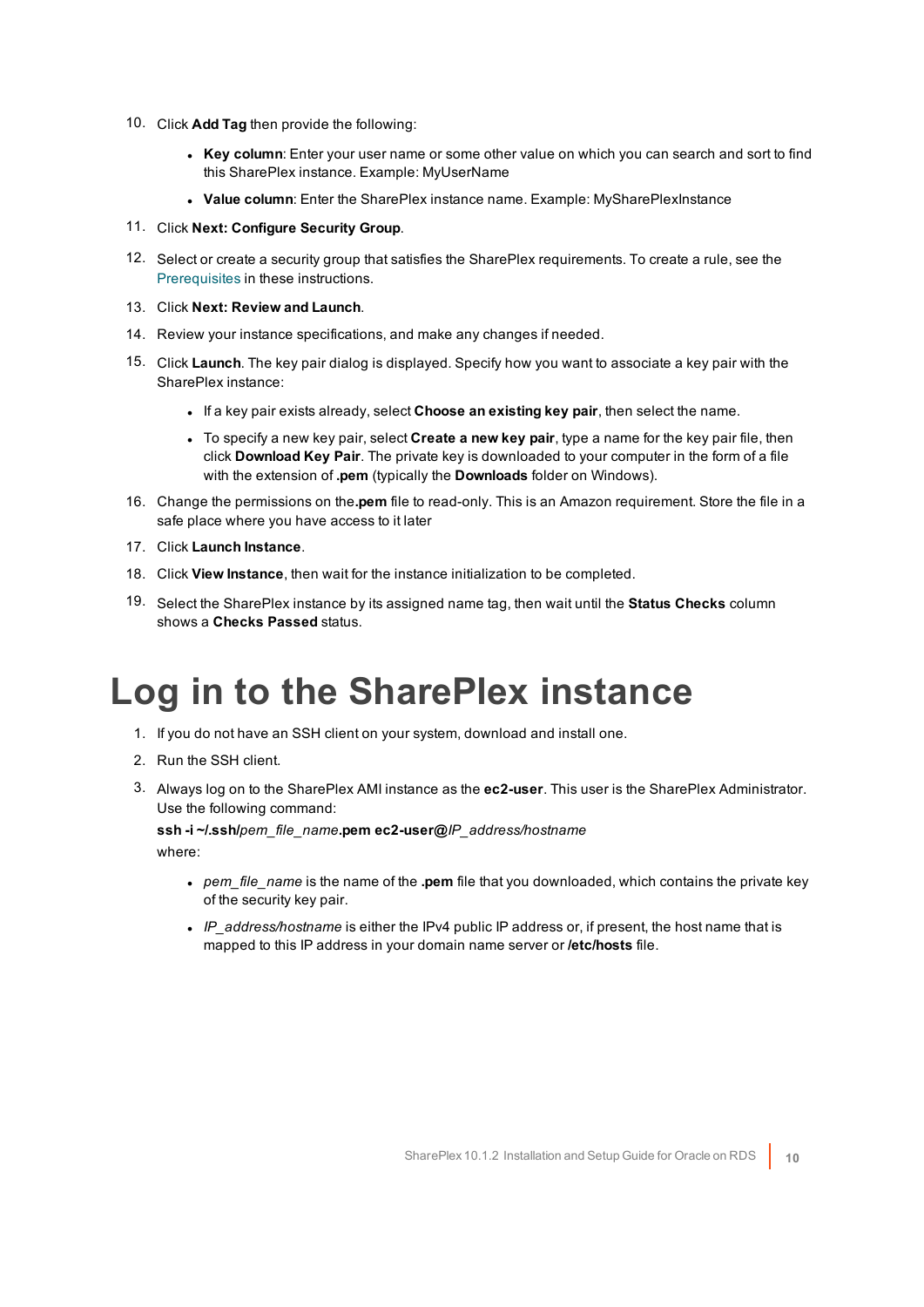# <span id="page-10-0"></span>**Add a license key to the SharePlex instance**

- 1. Log on to the SharePlex instance.
- 2. Run the SharePlex license key utility with the following command at the Linux command prompt: **/home/ec2-user/shareplex/proddir/install/splex\_add\_key**
- 3. Choose option 2:

```
SharePlex License Utility
1) Read license key from file
2) Enter license key manually
3) Add license key for alternate host
q) Quit License Utility
Enter option:
```
- 4. Type the license key exactly as you received it from Quest, including the **SPLEXKEY=** string if one prepends the key, any spaces, and any capitalization. Press **Enter** when finished typing the key.
- 5. Enter the **SiteMessage** text string provided by Quest with the license key.
- 6. Enter **q** to exit the utility.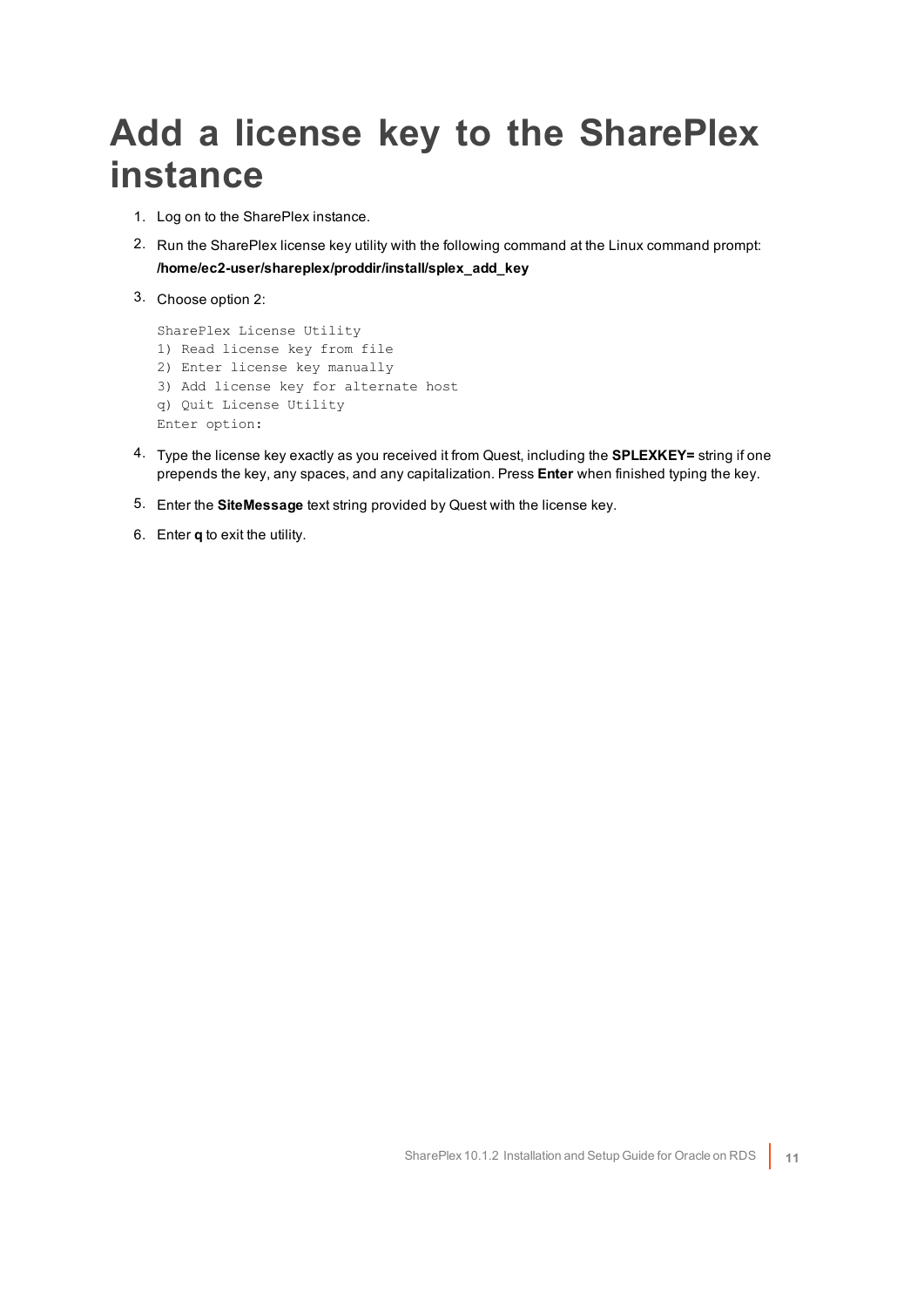# <span id="page-11-0"></span>**Setup for on-premises source, RDS target**

SharePlex supports the following SharePlex configurations when the source database is on-premises and the target is an RDS database.

- SharePlex installed on-premises
- <span id="page-11-1"></span>• SharePlex AMI instance on EC2 cloud

# **SharePlex installed on-premises**



In this scenario, Capture, running on premises, connects to the source database through a **bequeath** connection and the Post process connects to the RDS database through **TNS**.

To set up this configuration, install SharePlex on-premises in one of these ways:

<sup>l</sup> You can use your **production source server** to run all of the SharePlex replication components. In this setup, both source *and* target replication processes (and their queues) are installed on one server, the production server.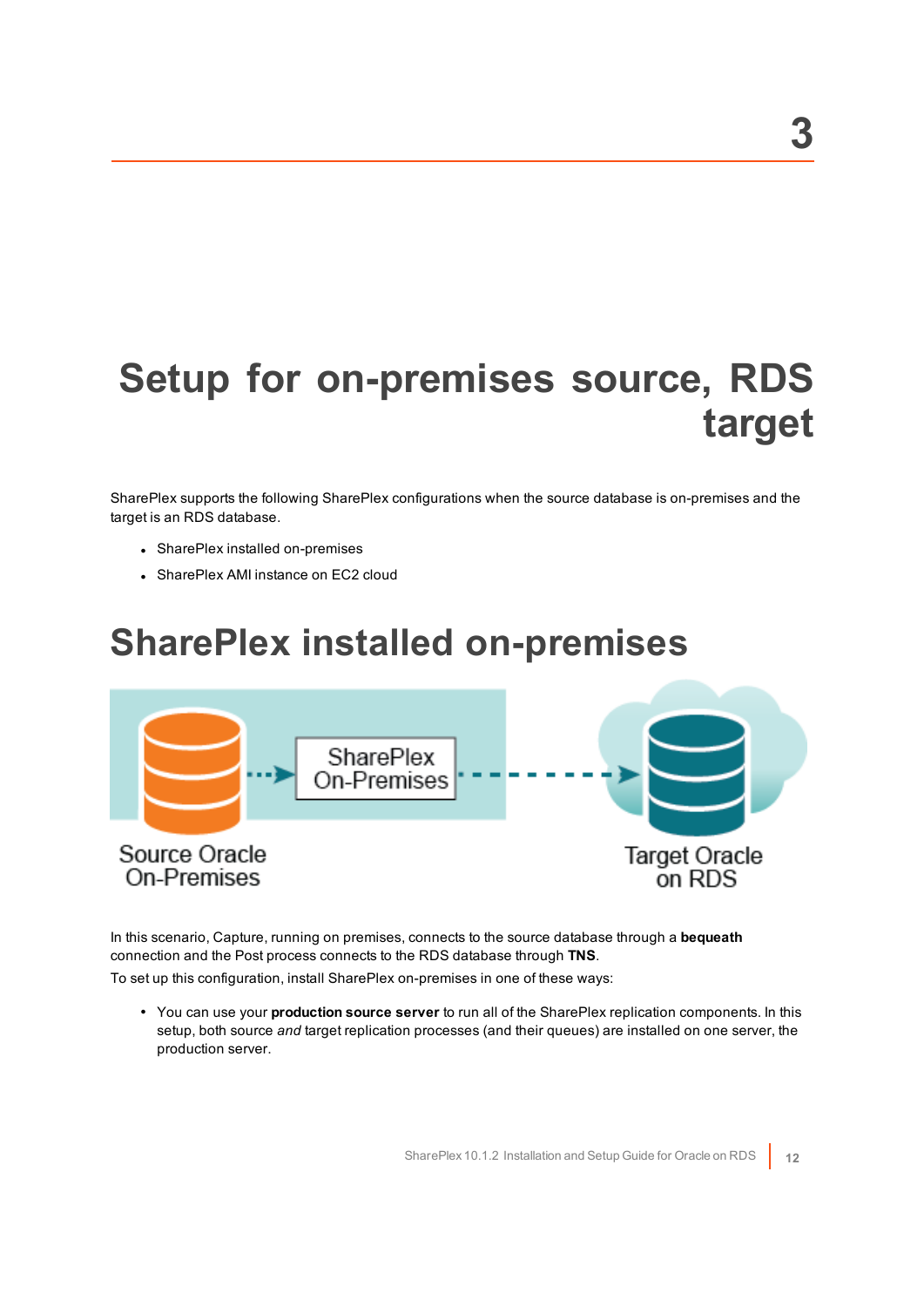**NOTE:** In a high-volume transactional environment, the buildup of data in the post queues and the presence of multiple Post processes may generate unacceptable overhead for a production system. In that case, you should use an intermediary server.

<sup>l</sup> You can use an **on-premises intermediary server** to run the Import and Post components (and the post queues). This method removes most of the replication overhead from the source server. For more information, see Post to PaaS cloud from an intermediary server on page 1.

**NOTE:** To view SharePlex system requirements when installed on premises, see the SharePlex [Release](https://support.quest.com/shareplex) Notes.

#### *Install SharePlex*

Install SharePlex on the **source** (and on the **intermediary** server, if using one for the Post process).

- 1. Log in to the system as the user that will be named as the SharePlex Administrator during this installation. This user will own the installation files and binaries.
- 2. If **sp\_cop** is running, shut it down.

sp\_ctrl> **shutdown**

- 3. Copy the installation file to a temporary directory where you have write permissions.
- 4. Grant executable permissions to the file. #**chmod 555***installation\_file*
- 5. Run the **.tpm** file. If installing SharePlex in a cluster, run the installer from the primary node (the one to which the shared disk is mounted)
	- # **./***installation\_file*
- 6. Verify that the information shown on the first screen corresponds to the Oracle version and platform you are upgrading.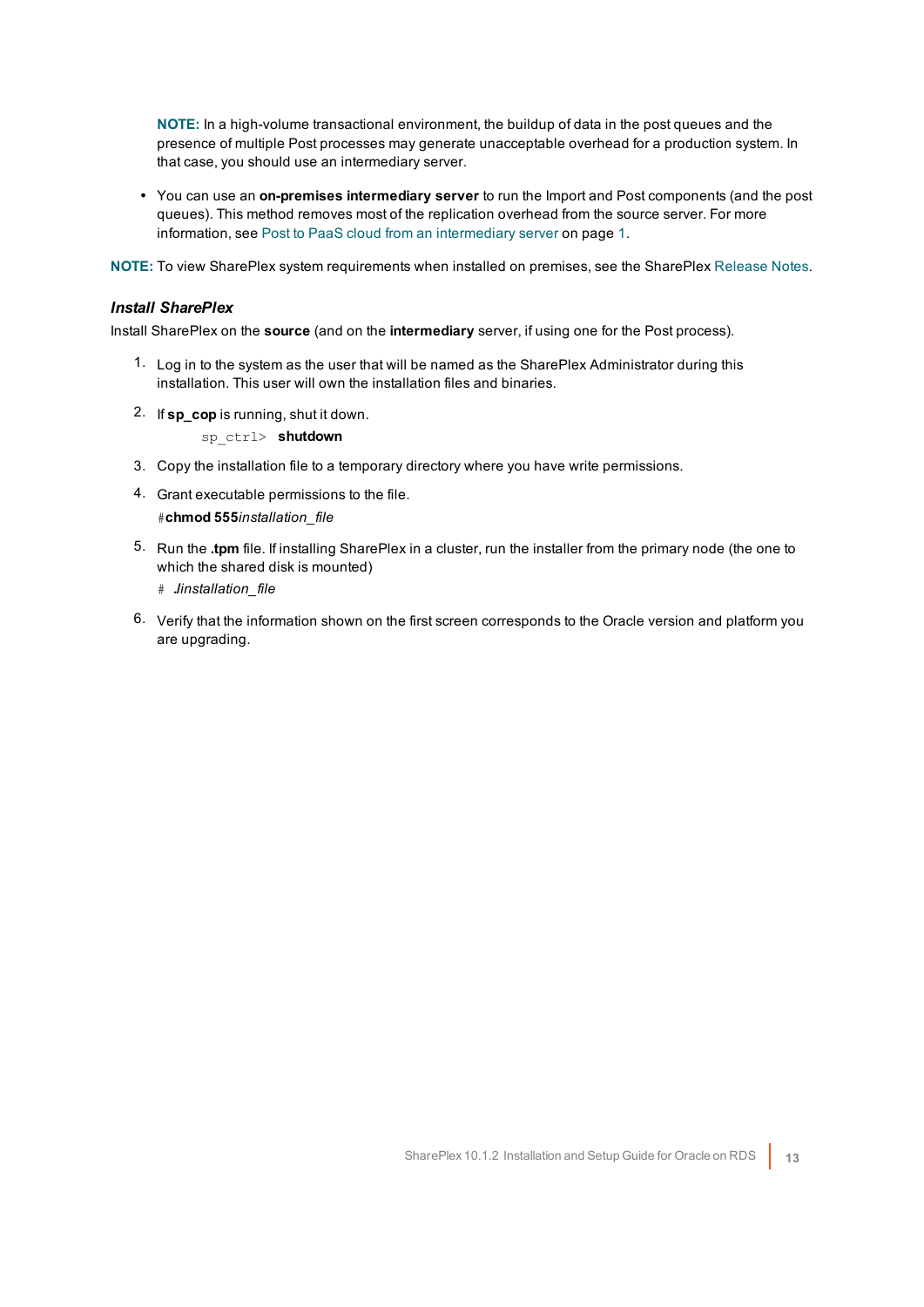### 7. You are prompted for the following:

**NOTE:** These are basic installation instructions. For complete pre-installation and installation instructions for on-premises deployment, see the SharePlex [Installation](https://support.quest.com/shareplex) and Setup Guide for an Oracle [Source](https://support.quest.com/shareplex).

| Prompt                            | Input                                                                                                                                                                                                                                                                                                                 |
|-----------------------------------|-----------------------------------------------------------------------------------------------------------------------------------------------------------------------------------------------------------------------------------------------------------------------------------------------------------------------|
| Installation type                 | Select <new installation="">.</new>                                                                                                                                                                                                                                                                                   |
| Product directory location (path) | Enter the path to the SharePlex installation directory. If<br>the specified directory does not exist, the installer<br>creates it. If the directory exists, it must be empty.                                                                                                                                         |
| Variable data directory location  | Specify an empty directory. The installer creates the<br>specified directory if it does not exist. <b>IMPORTANT!</b> Do<br>not install this directory into the SharePlex product<br>directory.                                                                                                                        |
| SharePlex Admin group             | Enter the DBA-privileged group to which the SharePlex<br>Administrator user belongs, which will own the<br>SharePlex binaries. If the default group of the<br>SharePlex Administrator is <b>oinstall</b> , select any option,<br>and make certain this user is listed under <b>oinstall</b> in the<br>etc/group file. |
| <b>TCP/IP port for SharePlex</b>  | Enter the port number to use for SharePlex TCP/IP<br>communications. The default is 2100.                                                                                                                                                                                                                             |
| License key (do you have?)        | Press <b>Enter</b> to accept the default of <b>Y</b> (yes). If you do not<br>have a license, enter N (no).                                                                                                                                                                                                            |
| License key                       | Enter the license key you received from Quest.                                                                                                                                                                                                                                                                        |
| Customer name                     | Enter the SiteMessage text string provided by Quest<br>with the license key.                                                                                                                                                                                                                                          |

### *Create the tnsnames.ora file*

1. On the source **or** the intermediary system (if using one) create a tnsnames.ora file with connection information for the **target** RDS database.

### **IMPORTANT! The TNS alias cannot contain any dashes (-).**

The following is an example:

```
target =
   (DESCRIPTION =
      (ADDRESS = (PROTOCOL = TCP)(HOST = yourtarget.amazonaws.com) (PORT =
1521))
      (CONNECT_DATA =
         (SERVICE_NAME=orcl)
      )
   )
```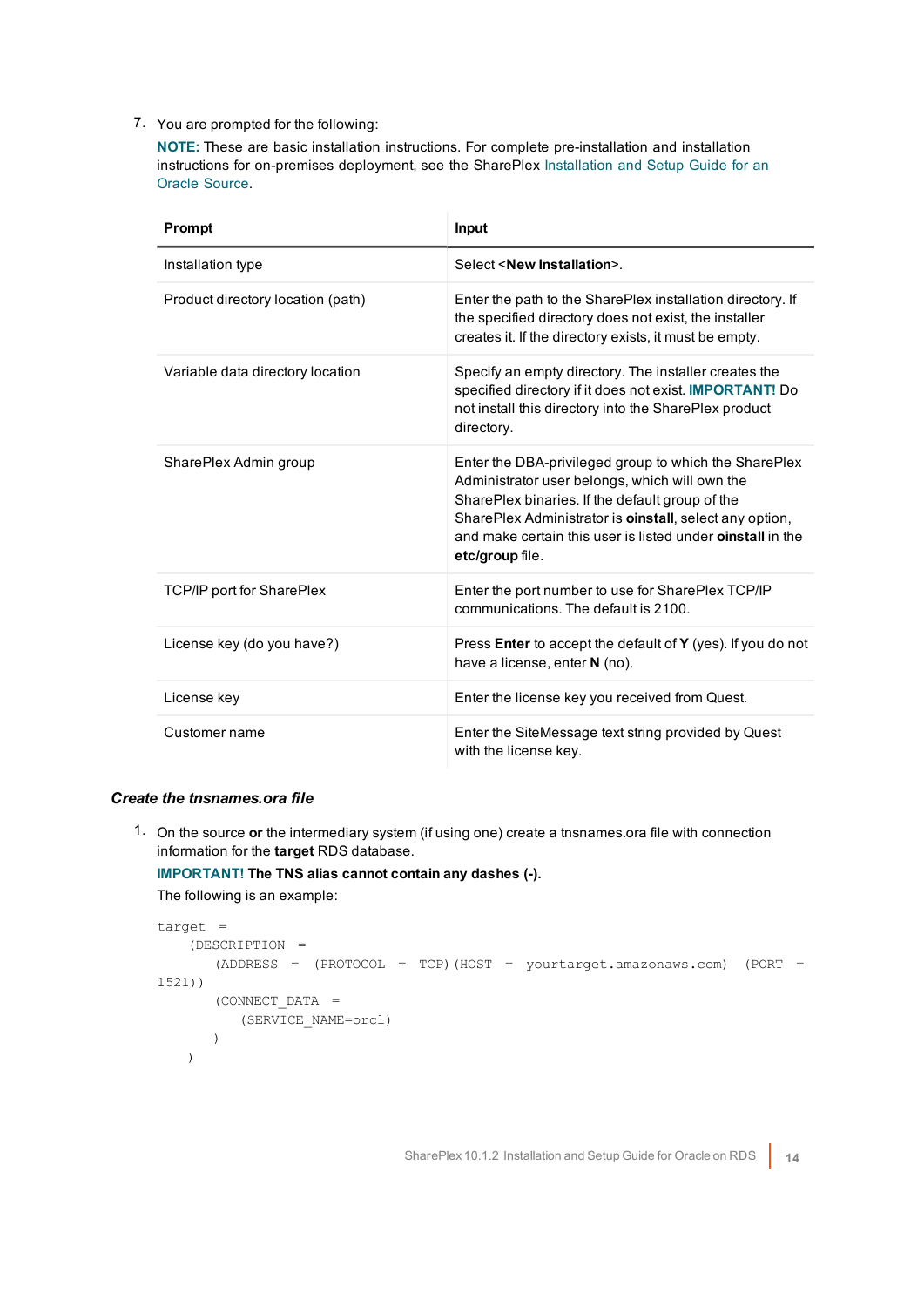### *Run Oracle Setup*

- 1. On the source, run **ora\_setup** for the **source** database. See the directions for running Oracle Setup in [Database](#page-26-0) Setup for Oracle on page 27.
	- **Reply YES** to "Will SharePlex install be using a BEQUEATH connection?"
	- **Reply NO** to "Are you setting up SharePlex for an RDS database?"
	- Reply YES to "Will the current setup for sid: *SID* be used as a source (including cases as source for failover or primary-primary setups)?"
- 2. On the source **or** intermediary (if using one) run **ora\_setup** again, this time for the **target** database.
	- **Reply NO** to "Will SharePlex install be using a BEQUEATH connection?"
	- Reply YES to "Are you setting up SharePlex for an RDS database?" When you answer YES, it automatically configures Post to use a TNS connection and prompts for the RDS primary user, which has the required privileges to install SharePlex replication objects in the RDS database.
	- Reply NO to "Will the current setup for sid: *SID* be used as a source (including cases as source for failover or primary-primary setups)?"

#### *Set up routing in the configuration file*

When you create your configuration file, use the name of the *local host* (where SharePlex is installed) in the routing map so that Post runs locally. The following is an example:

### **datasource:o.source**

<span id="page-14-0"></span>**splex.demo\_src splex.demo\_dest sphost@o.target**

# **SharePlex as an AMI instance on EC2 cloud**



In this scenario, SharePlex runs as an Amazon Machine Image instance on the EC2 service. Capture connects to the source database through **TNS** and the Post process connects to the RDS database through **TNS**.

### *Obtain a SharePlex AMI image*

To launch a SharePlex AMI instance, see Configure a [SharePlex](#page-7-0) AMI instance on page 8.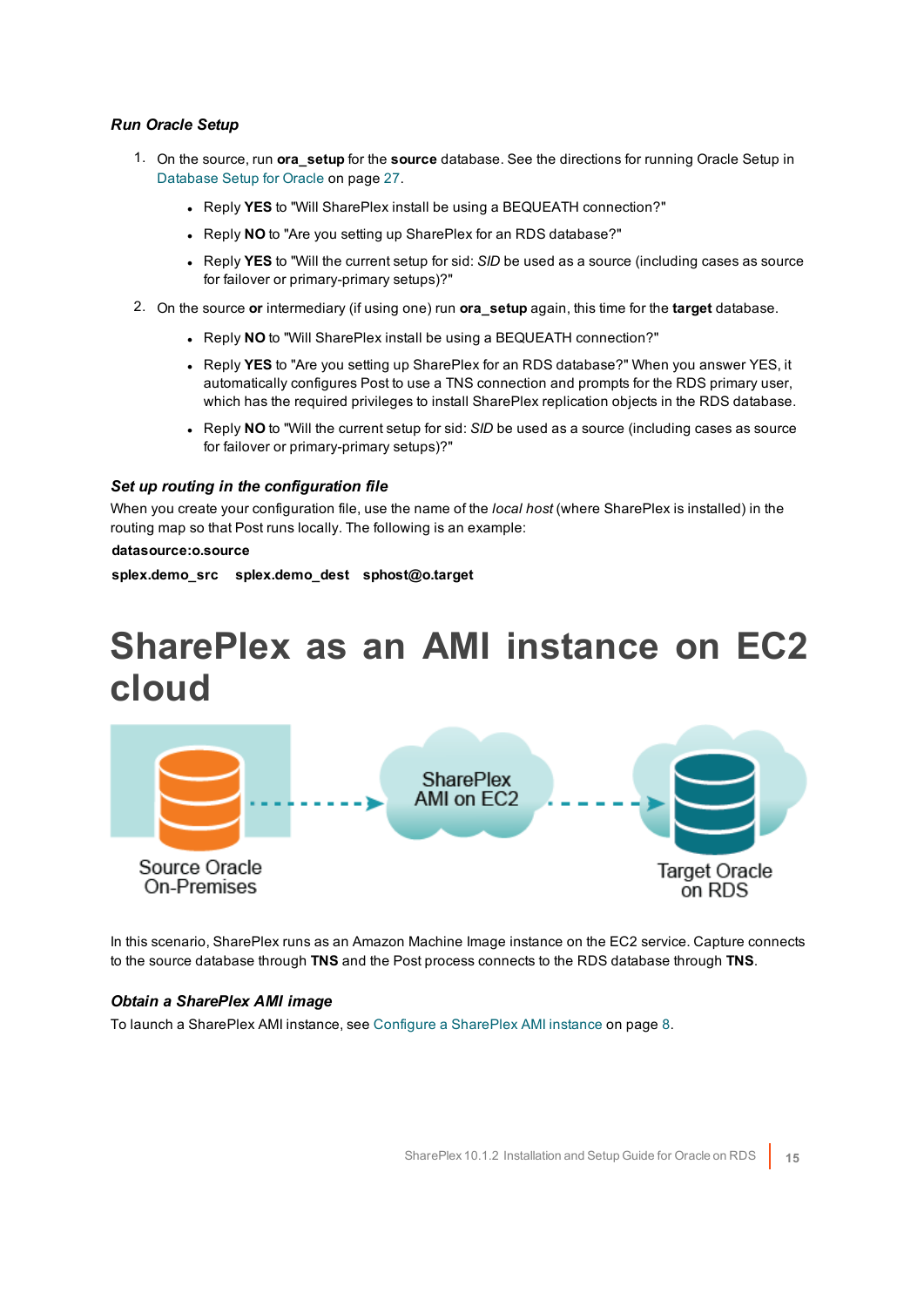### *Log on to the SharePlex AMI instance*

Always log on to the SharePlex AMI instance as the **ec2-user**. This user is the SharePlex Administrator. Use the following command:

**ssh -i ~/.ssh/***pem\_file\_name***.pem ec2-user@***IP\_address/hostname* where:

- pem\_file\_name is the name of the **.pem** file that you downloaded, which contains the private key of the security key pair.
- IP address/hostname is either the IPv4 public IP address or, if present, the host name that is mapped to this IP address in your domain name server or **/etc/hosts** file.

#### *Create a tnsnames.ora file*

On the SharePlex AMI instance, create a tnsnames.ora file with entries for the **source and target databases**.

#### **IMPORTANT!**

The **tnsnames.ora** file must be created in this directory: **/usr/lib/oracle/11.2/client64/network/admin**. **The TNS alias cannot contain any dashes (-).**

The following are examples:

```
source =
   (DESCRIPTION =
      (ADDRESS = (PROTOCOL = TCP)(HOST = yoursource.amazonaws.com) (PORT =
1521))
      (CONNECT_DATA =
         (SERVICE_NAME=orcl)
      )
   )
target =
   (DESCRIPTION =
      (ADDRESS = (PROTOCOL = TCP)(HOST = yourtarget.amazonaws.com) (PORT =
1521))
      (CONNECT_DATA =
         (SERVICE_NAME=orcl)
      )
   )
```
#### *Run ora\_setup*

- 1. On the SharePlex AMI instance, run **ora\_setup** for the **source** database. See the directions for running Oracle Setup in [Database](#page-26-0) Setup for Oracle on page 27.
	- Reply **NO** to "Will SharePlex install be using a BEQUEATH connection?"
	- **.** Reply NO to "Are you setting up SharePlex for an RDS database?"
	- Reply YES to "Will the current setup for sid: *SID* be used as a source (including cases as source for failover or primary-primary setups)?"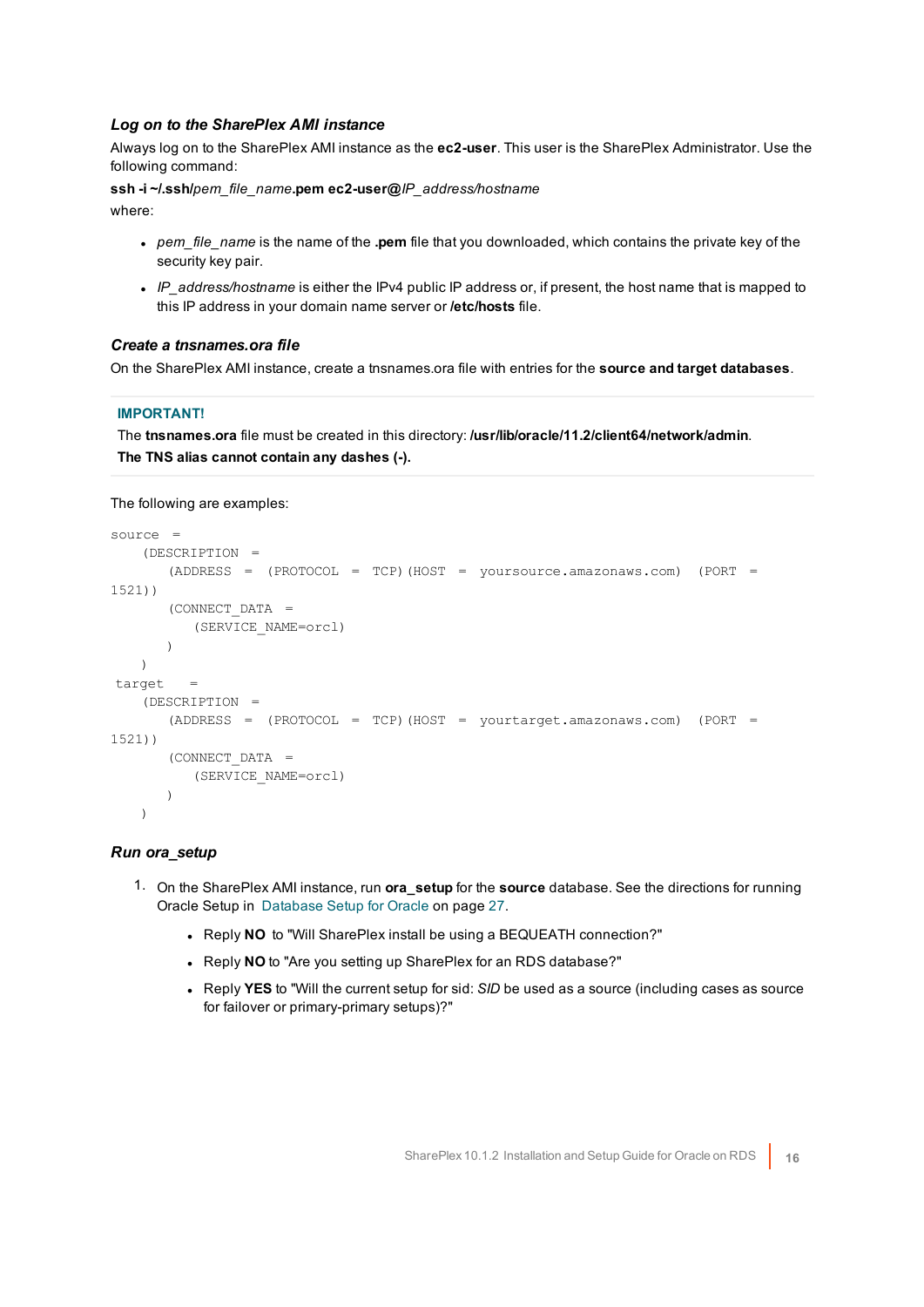- 2. On the SharePlex AMI instance, run **ora\_setup** again for the **target** database.
	- Reply NO to "Will SharePlex install be using a BEQUEATH connection?"
	- **Reply YES** to "Are you setting up SharePlex for an RDS database?"
	- Reply **NO** to "Will the current setup for sid: *SID* be used as a source (including cases as source for failover or primary-primary setups)?"

### *Configure remote capture*

- 1. On the SharePlex AMI instance, start **sp\_cop**.
- 2. Start **sp\_ctrl**.
- 3. Set the SP\_OCT\_OLOG\_USE\_OCI parameter to 1, which enables Capture to read the redo records through OCI, rather than directly from the redo files.

**NOTE**: Enabling the SP\_OCT\_OLOG\_RDS\_MINER parameter is deprecated and no longer supported for Oracle 19c.

#### *Set up routing in the configuration file*

When you create the SharePlex configuration file, use the name of the EC2 host of the SharePlex AMI instance in the routing map so that Post runs on that host. The following is an example:

#### **datasource:o.source**

**splex.demo\_src splex.demo\_dest shareplex\_ec2\_host.amazonaws.com@o.target**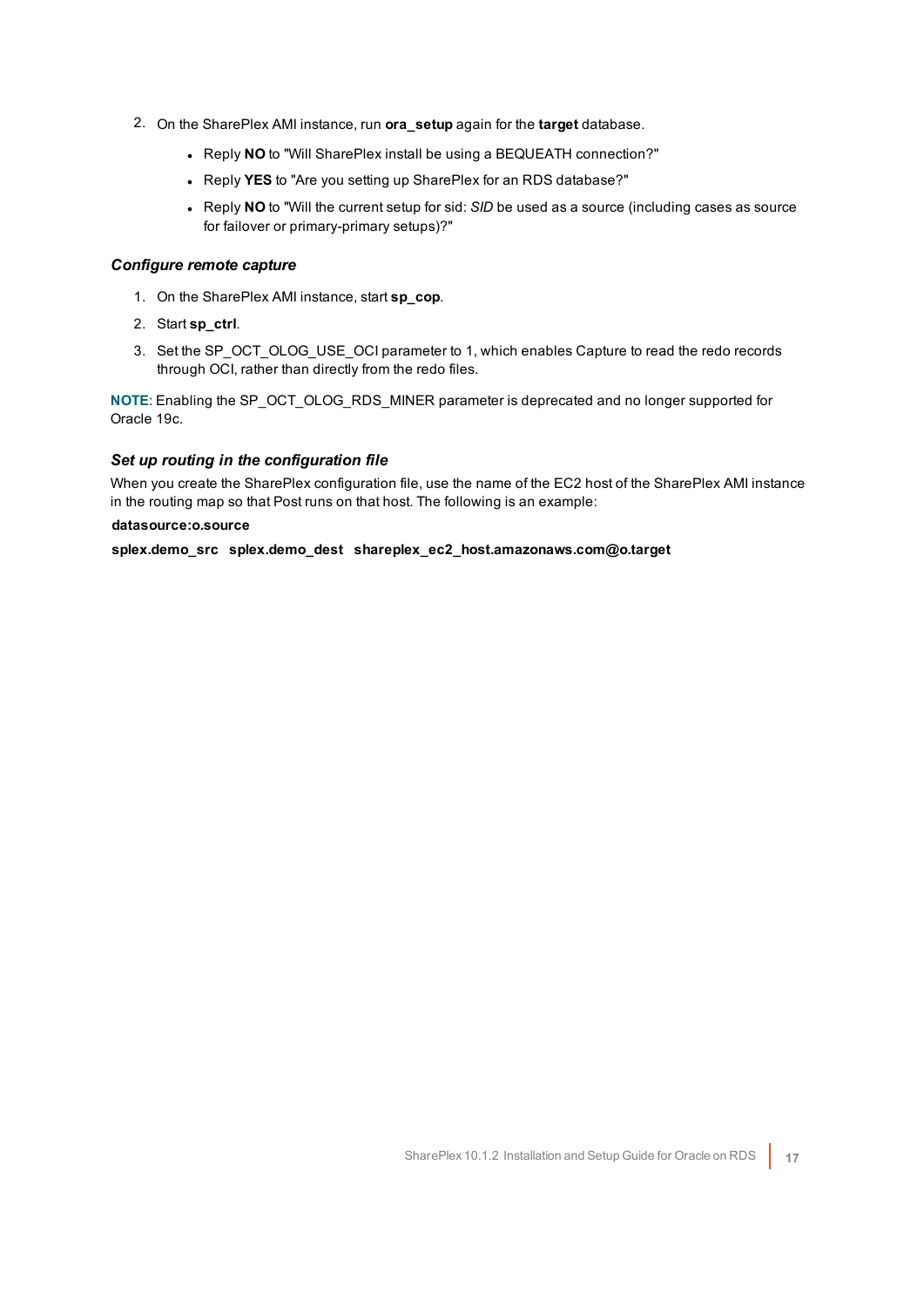# <span id="page-17-0"></span>**Setup for EC2 source, RDS target**

In this scenario, SharePlex runs as an Amazon Machine Image instance on the EC2 service. Capture connects to the source database through **TNS** and the Post process connects to the RDS database through **TNS**.



### *Obtain a SharePlex instance*

To obtain a SharePlex AMI instance, see Configure a [SharePlex](#page-7-0) AMI instance on page 8

### *Log on to the SharePlex AMI instance*

Always log on to the SharePlex AMI instance as the **ec2-user**. This user is the SharePlex Administrator. Use the following command:

#### **ssh -i ~/.ssh/***pem\_file\_name***.pem ec2-user@***IP\_address/hostname*

where:

- <sup>l</sup> *pem\_file\_name* is the name of the **.pem** file that you downloaded, which contains the private key of the security key pair.
- <sup>l</sup> *IP\_address/hostname* is either the IPv4 public IP address or, if present, the host name that is mapped to this IP address in your domain name server or **/etc/hosts** file.

### *Create a tnsnames.ora file*

On the host of the SharePlex AMI instance, create a tnsnames.ora file with entries for the **source and target databases**.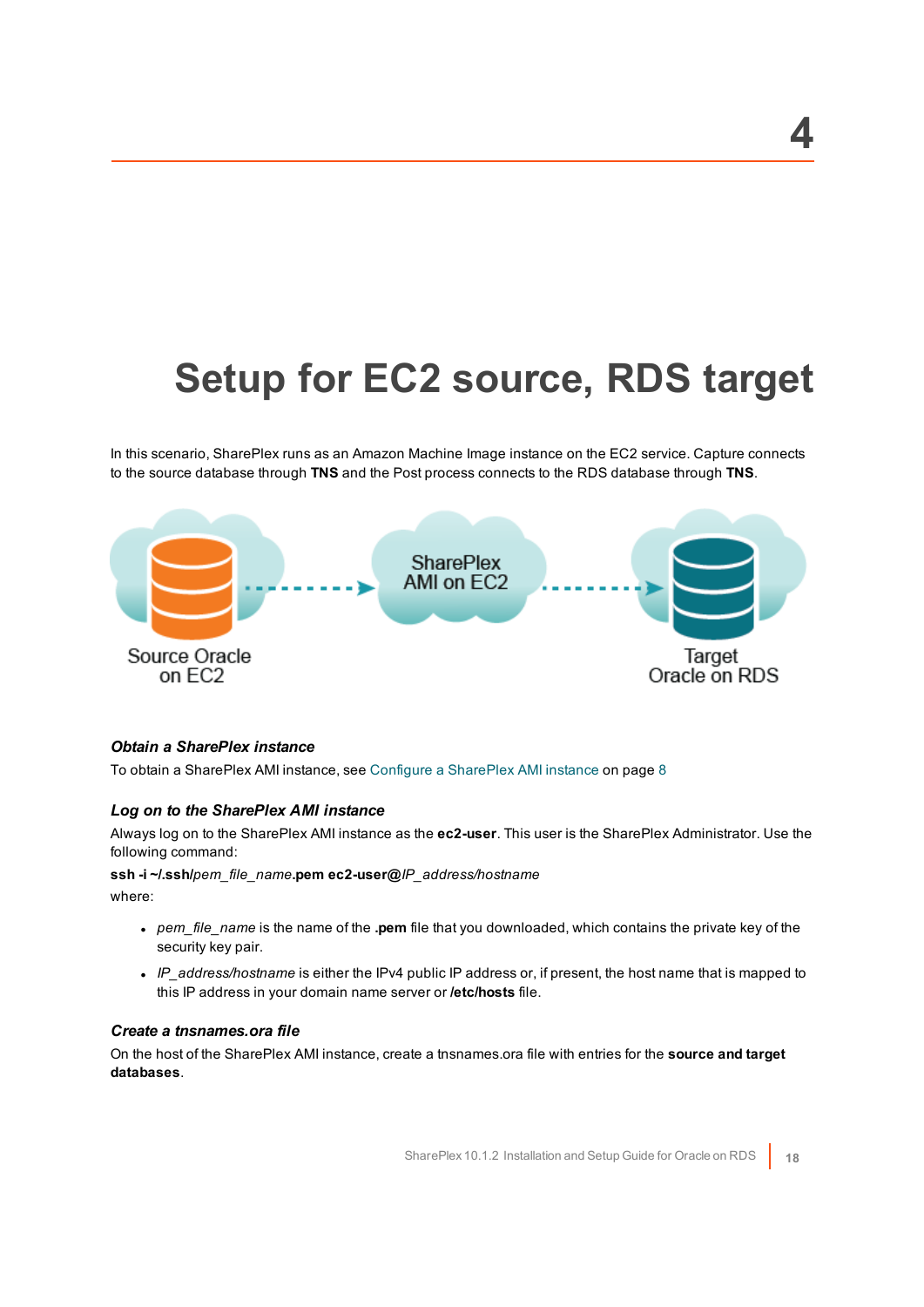### **IMPORTANT!**

The **tnsnames.ora** file must be created in this directory: **/usr/lib/oracle/11.2/client64/network/admin**. **The TNS alias cannot contain any dashes (-).**

```
The following are examples:
```

```
source =
   (DESCRIPTION =
      (ADDRESS = (PROTOCOL = TCP)(HOST = yoursource.amazonaws.com) (PORT =
1521))
      (CONNECT_DATA =
         (SERVICE_NAME=orcl)
      )
   )
\text{target} =
   (DESCRIPTION =
      (ADDRESS = (PROTOCOL = TCP)(HOST = yourtarget.amazonaws.com) (PORT =
1521))
      (CONNECT_DATA =
         (SERVICE_NAME=orcl)
      )
   )
```
### *Run ora\_setup*

- 1. On the SharePlex AMI instance, run **ora\_setup** for the **source** database. See the directions for running Oracle Setup in [Database](#page-26-0) Setup for Oracle on page 27.
	- . Reply NO to "Will SharePlex install be using a BEQUEATH connection?"
	- Reply YES to "Will the current setup for sid: *SID* be used as a source (including cases as source for failover or primary-primary setups)?"
	- Reply NO to "Are you setting up SharePlex for an RDS database?"
- 2. On the SharePlex AMI instance, run **ora\_setup** for the **target** database.
	- Reply NO to "Will SharePlex install be using a BEQUEATH connection?"
	- **.** Reply **YES** to "Are you setting up SharePlex for an RDS database?"
	- Reply NO to "Will the current setup for sid: *SID* be used as a source (including cases as source for failover or primary-primary setups)?"

### *Set up remote capture*

- 1. On the SharePlex AMI instance, start **sp\_cop**.
- 2. Start **sp\_ctrl**.
- 3. Set the SP\_OCT\_OLOG\_USE\_OCI parameter to 1, which enables Capture to read the redo records through OCI, rather than directly from the redo files.

**NOTE**: Enabling the SP\_OCT\_OLOG\_RDS\_MINER parameter is deprecated and no longer supported starting with Oracle 19c.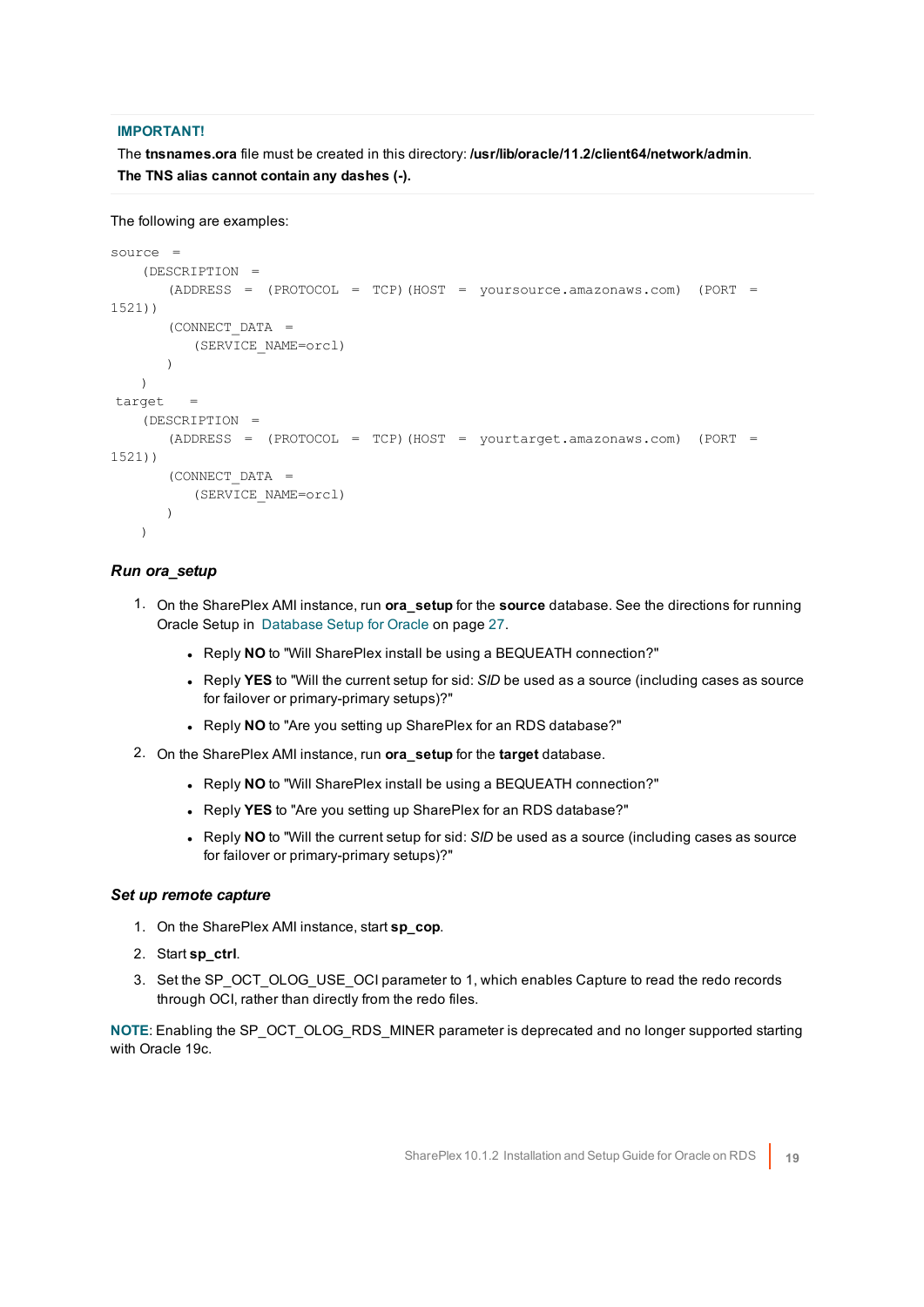## *Set up routing in the configuration file*

When you create the SharePlex configuration file, use the name of the EC2 host of the SharePlex AMI instance in the routing map so that Post runs locally. The following is an example:

### **datasource:o.source**

**splex.demo\_src splex.demo\_dest shareplex\_ec2\_host.amazonaws.com@o.target**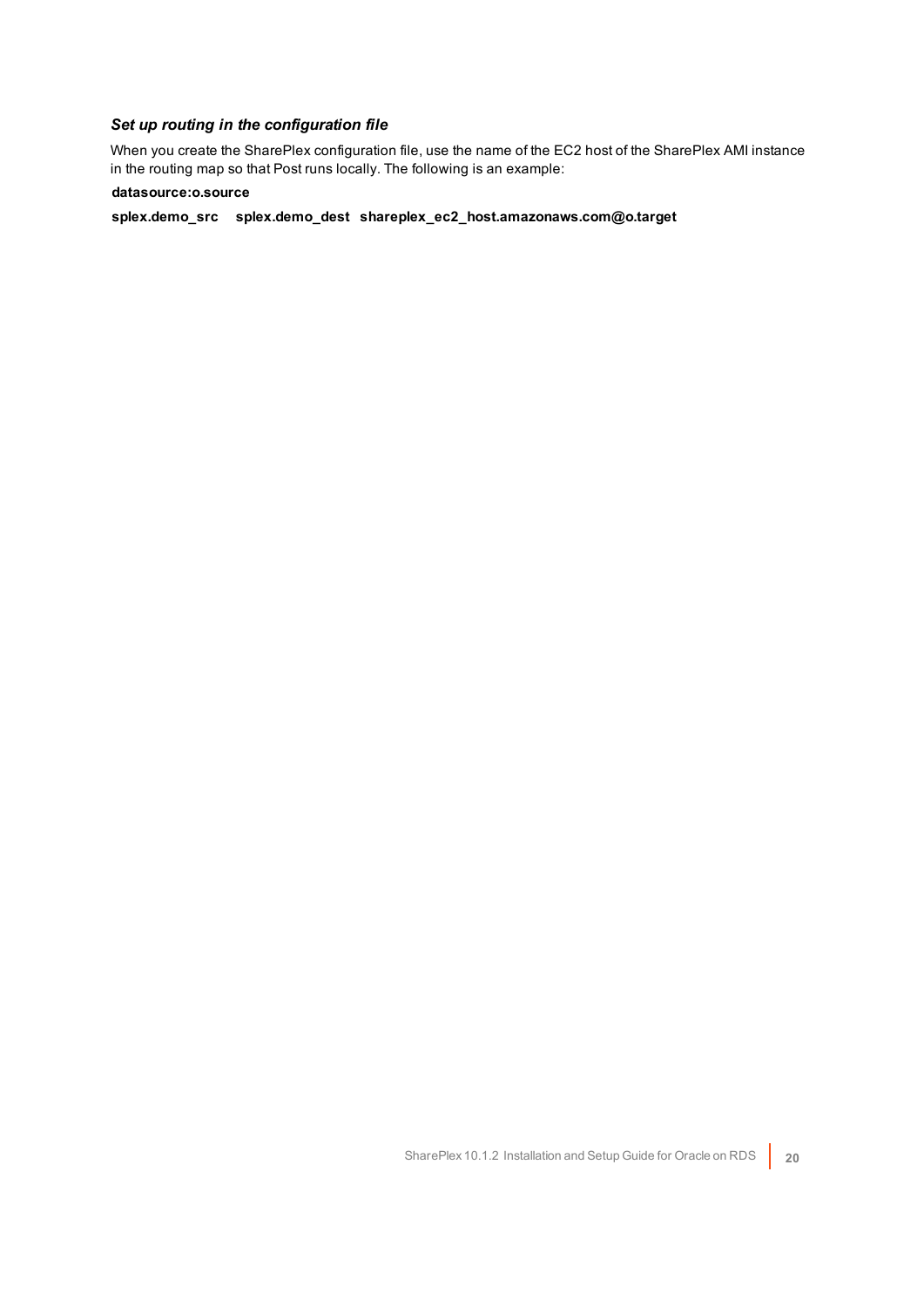# <span id="page-20-0"></span>**Setup for source RDS, Target RDS**

In this scenario, SharePlex runs as an Amazon Machine Image instance on the EC2 service. Capture connects to the source database through **TNS**, and the Post process connects to the RDS database through **TNS**.



### *Obtain a SharePlex instance*

Obtain a SharePlex AMI instance. See Configure a [SharePlex](#page-7-0) AMI instance on page 8

#### *Log on to the SharePlex AMI instance*

Always log on to the SharePlex AMI instance as the **ec2-user**. This user is the SharePlex Administrator. Use the following command:

#### **ssh -i ~/.ssh/***pem\_file\_name***.pem ec2-user@***IP\_address/hostname*

where:

- <sup>l</sup> *pem\_file\_name* is the name of the **.pem** file that you downloaded, which contains the private key of the security key pair.
- <sup>l</sup> *IP\_address/hostname* is either the IPv4 public IP address or, if present, the host name that is mapped to this IP address in your domain name server or **/etc/hosts** file.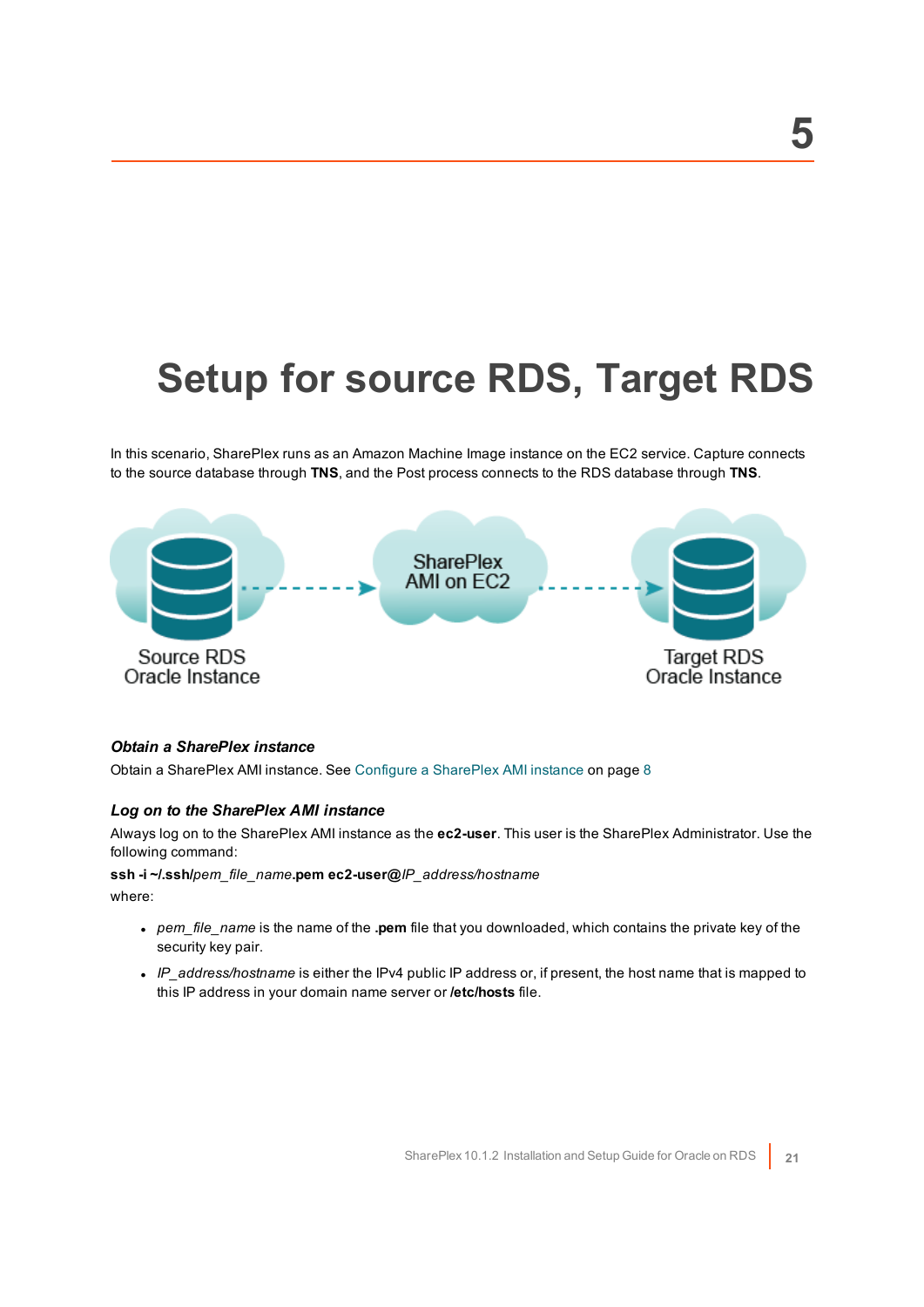#### *Create a tnsnames.ora file*

1. On the SharePlex AMI instance, create a tnsnames.ora file with entries for the **source and target databases**.

#### **IMPORTANT!**

The **tnsnames.ora** file must be created in this directory: **/usr/lib/oracle/11.2/client64/network/admin**. **The TNS alias cannot contain any dashes (-).**

The following are examples:

```
source =
   (DESCRIPTION =
      (ADDRESS = (PROTOCOL = TCP)(HOST = yoursource.amazonaws.com) (PORT =
1521))
      (CONNECT_DATA =
        (SERVICE_NAME=orcl)
      )
   )
target =(DESCRIPTION =
      (ADDRESS = (PROTOCOL = TCP)(HOST = yourtarget.amazonaws.com) (PORT =
1521))
      (CONNECT_DATA =
         (SERVICE_NAME=orcl)
      )
   \lambda
```
### *Run ora\_setup*

- 1. On the SharePlex AMI instance, run **ora\_setup** for the **source** database. See the directions for running Oracle Setup in [Database](#page-26-0) Setup for Oracle on page 27.
	- . Reply NO to "Will SharePlex install be using a BEQUEATH connection?"
	- Reply YES to "Are you setting up SharePlex for an RDS database?"
	- Reply YES to "Will the current setup for sid: *SID* be used as a source (including cases as source for failover or primary-primary setups)?"
- 2. On the SharePlex AMI instance, run **ora\_setup** for the **target** database.
	- . Reply **NO** to "Will SharePlex install be using a BEQUEATH connection?"
	- **.** Reply YES to "Are you setting up SharePlex for an RDS database?"
	- Reply NO to "Will the current setup for sid: SID be used as a source (including cases as source for failover or primary-primary setups)?"

### *Configure capture from RDS*

- 1. On the SharePlex AMI instance, start **sp\_cop**.
- 2. Start **sp\_ctrl**.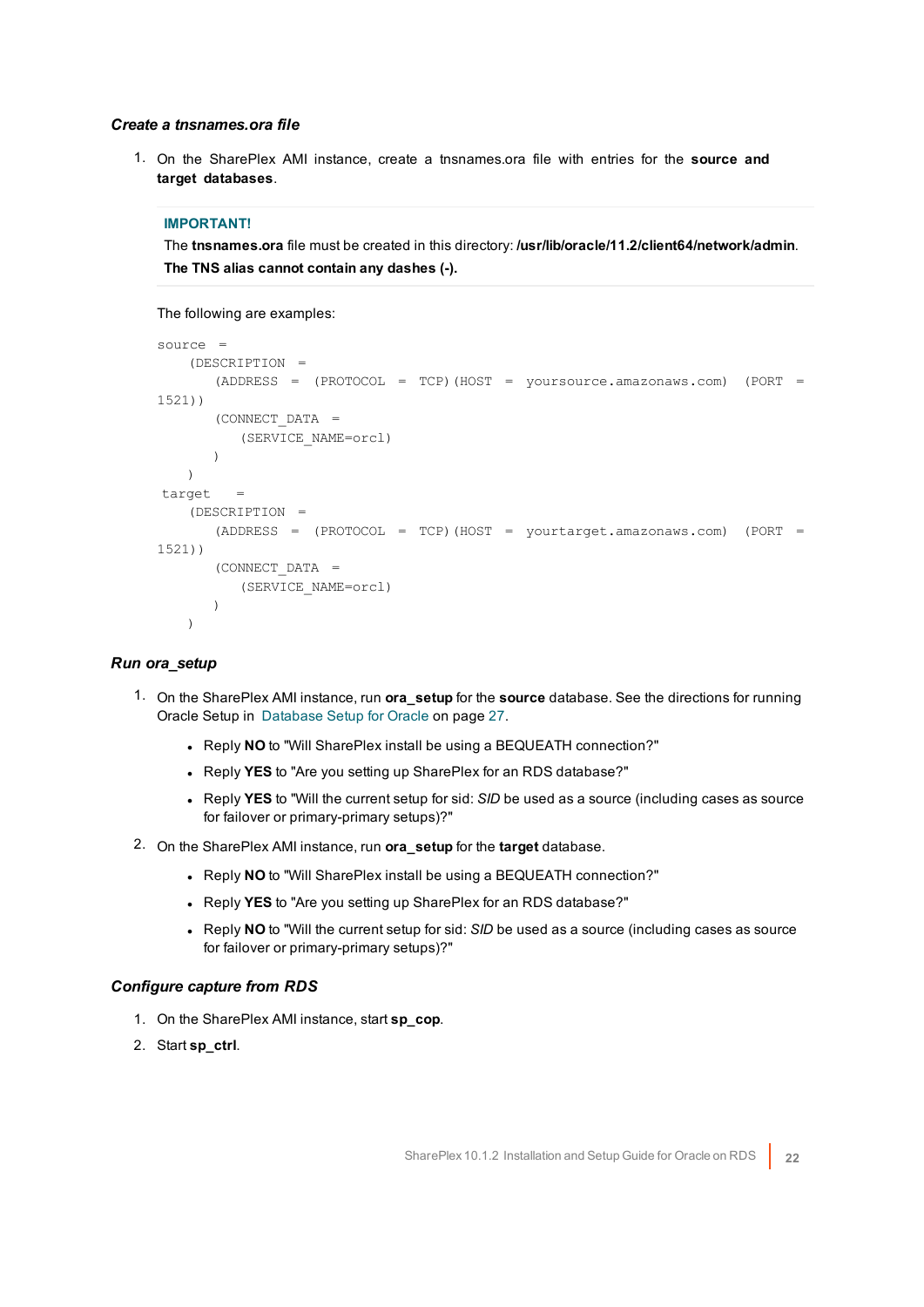3. On the SharePlex AMI instance, set the SP\_OCT\_OLOG\_RDS\_MINER parameter to **1**. sp\_ctrl>**set param SP\_OCT\_OLOG\_RDS\_MINER 1**

**NOTE:** Enabling the SP\_OCT\_OLOG\_RDS\_MINER parameter is deprecated and no longer supported starting with Oracle 19c.

### *Set up routing in the configuration file*

When you create the SharePlex configuration file, use the name of the EC2 host of the SharePlex AMI instance in the routing map so that Post runs locally. The following is an example:

### **datasource:o.source**

**splex.demo\_src splex.demo\_dest shareplex\_ec2\_host.amazonaws.com@o.target**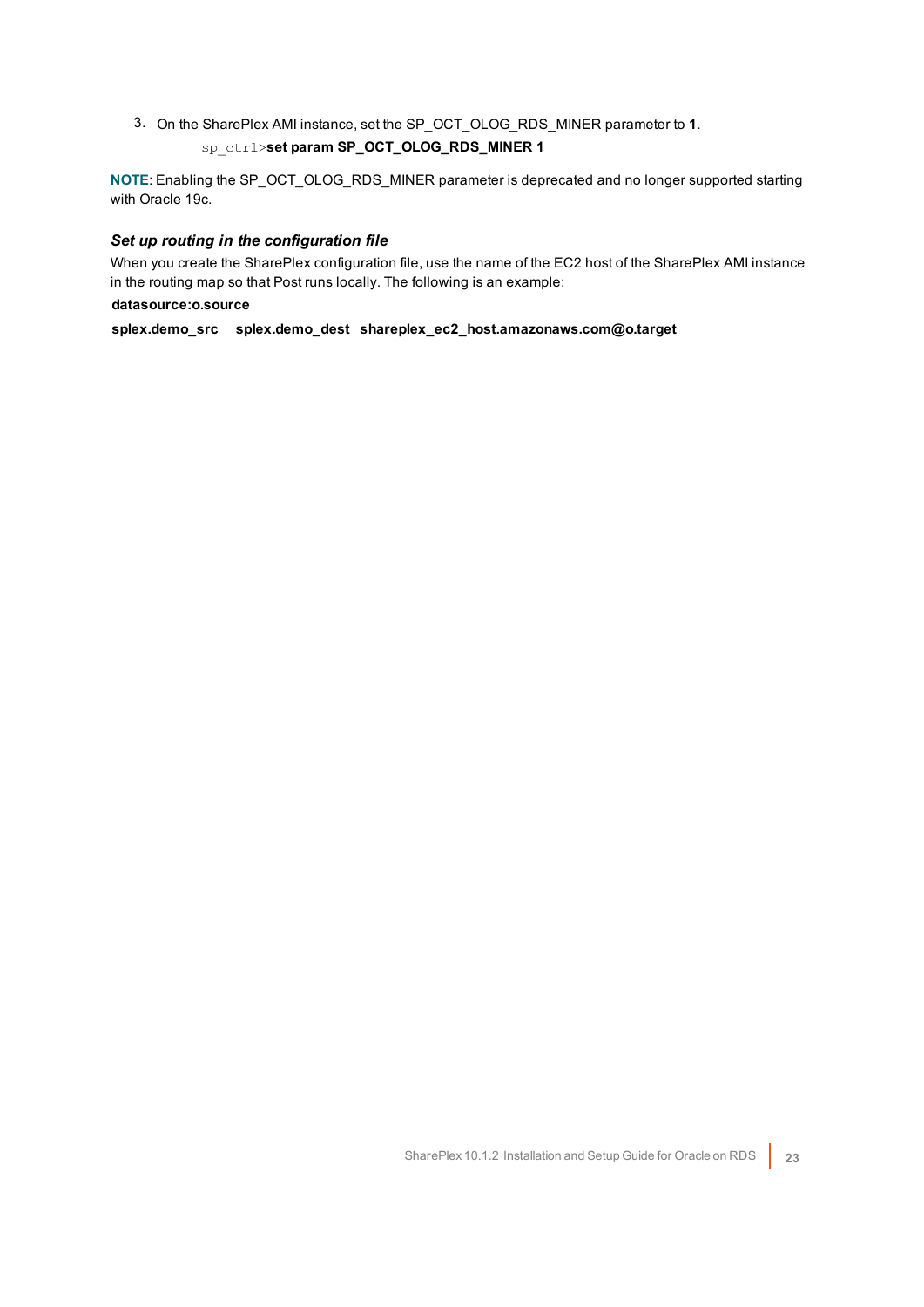# <span id="page-23-0"></span>**Setup for RDS source, RDS target in different regions**

In this scenario, SharePlex runs as an EC2 Amazon Machine Image instance in two different AWS regions: one for the source database in region 1 and the other for the target database in region 2.

- <sup>l</sup> Capture (in region 1) connects through TNS only to the **source** database to capture redo records through a remote connection.
- Post (in region 2) connects through TNS only to the **target** database to post the replicated operations through a remote connection.

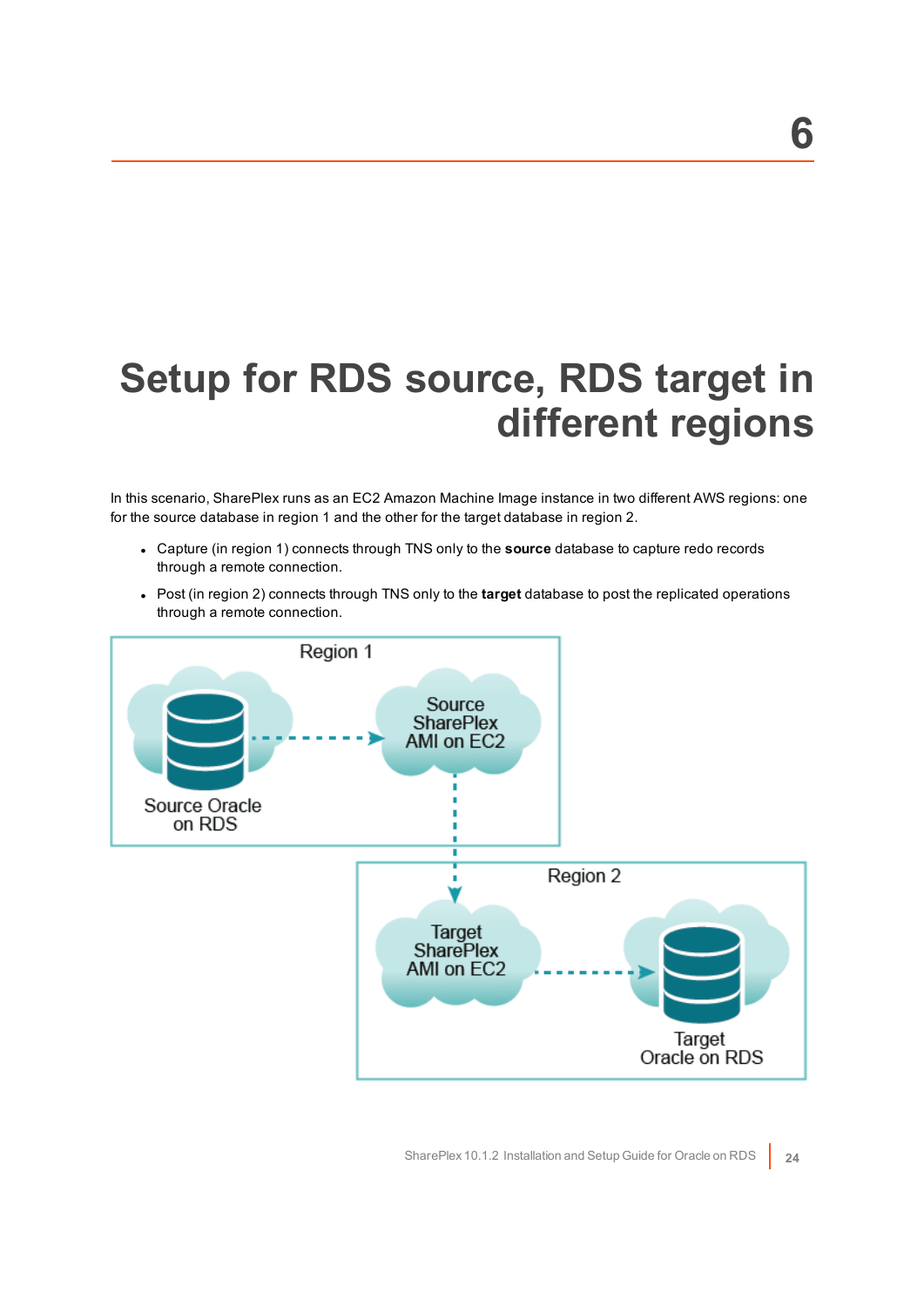### *Obtain SharePlex instances*

Obtain two SharePlex AMI instances, one in region 1 to use as the source and the other in region 2 to use as the target. See Configure a [SharePlex](#page-7-0) AMI instance on page 8.

#### *Log on to the SharePlex AMI instances*

Always log on to the SharePlex AMI instance as the **ec2-user**. This user is the SharePlex Administrator. Use the following command:

**ssh -i ~/.ssh/***pem\_file\_name***.pem ec2-user@***IP\_address/hostname*

where:

- <sup>l</sup> *pem\_file\_name* is the name of the **.pem** file that you downloaded, which contains the private key of the security key pair.
- IP\_address/hostname is either the IPv4 public IP address or, if present, the host name that is mapped to this IP address in your domain name server or **/etc/hosts** file.

#### *Create the tnsnames.ora files*

### **IMPORTANT!**

The **tnsnames.ora** file must be created in this directory: **/usr/lib/oracle/11.2/client64/network/admin**. **The TNS alias cannot contain any dashes (-).**

1. On the **source** SharePlex AMI instance, create a tnsnames.ora file with an entry for the **source database**.

The following is an example:

```
source =
   (DESCRIPTION =
      (ADDRESS = (PROTOCOL = TCP)(HOST = yoursource.amazonaws.com) (PORT =
1521))
      (CONNECT_DATA =
          (SERVICE_NAME=orcl)
      )
   )
```
2. On the **target** SharePlex AMI instance, create a tnsnames.ora file with an entry for the **target database**. The **tnsnames.ora** file must be created in this directory: **/usr/lib/oracle/11.2/client64/network/admin**. The following is an example:

```
target =
   (DESCRIPTION =
      (ADDRESS = (PROTOCOL = TCP)(HOST = yourtarget.amazonaws.com) (PORT =
1521))
      (CONNECT_DATA =
          (SERVICE_NAME=orcl)
      )
   \lambda
```
### *Run ora\_setup*

1. On the **source** SharePlex AMI instance, run **ora\_setup** for the **source** database. See the directions for running Oracle Setup in [Database](#page-26-0) Setup for Oracle on page 27.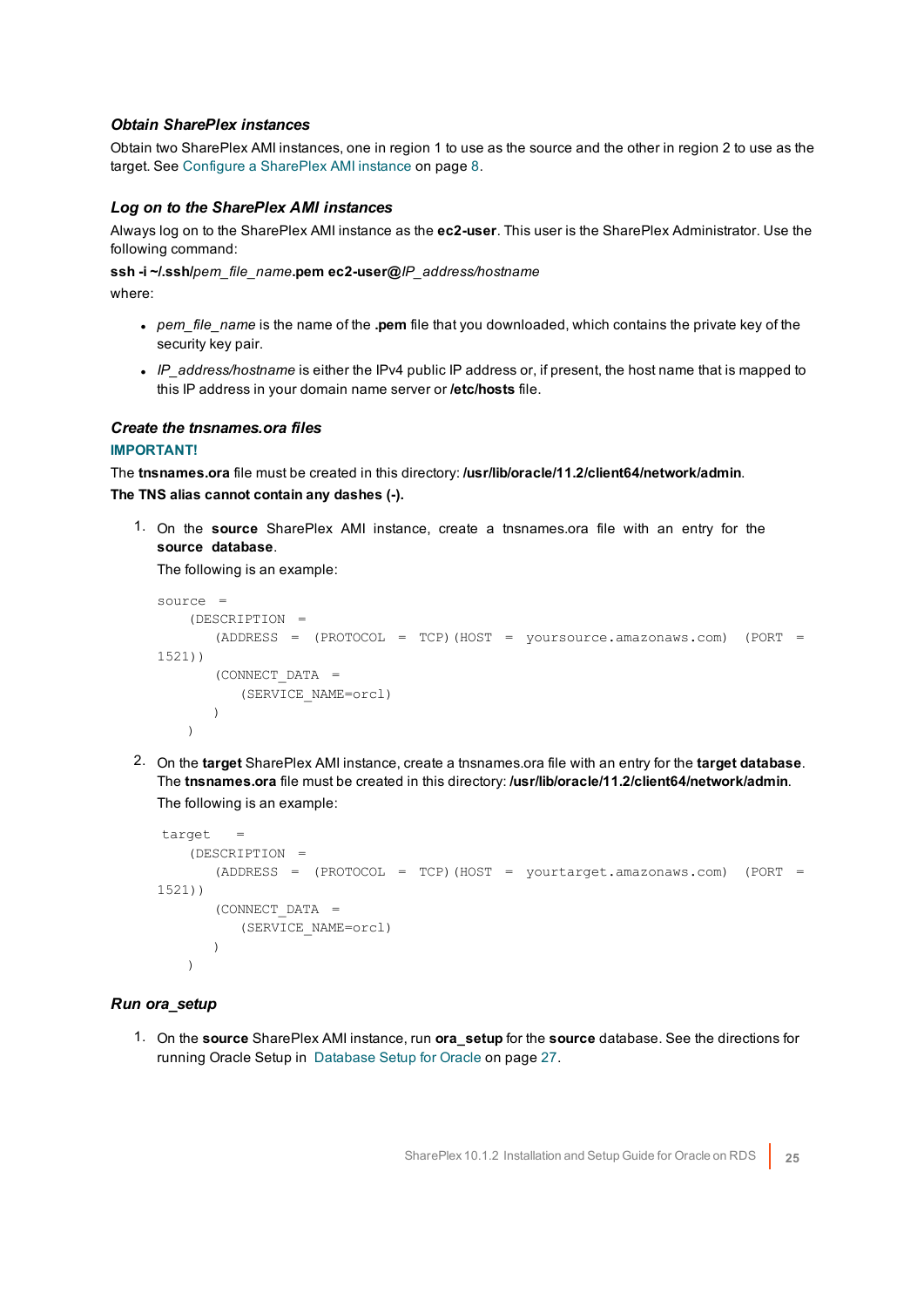- Reply **NO** to "Will SharePlex install be using a BEQUEATH connection?"
- **.** Reply **YES** to "Are you setting up SharePlex for an RDS database?"
- Reply YES to "Will the current setup for sid: *SID* be used as a source (including cases as source for failover or primary-primary setups)?"
- 2. On the **target** SharePlex AMI instance, run **ora\_setup** for the **target** database.
	- **Reply NO** to "Will SharePlex install be using a BEQUEATH connection?"
	- **.** Reply **YES** to "Are you setting up SharePlex for an RDS database?"
	- Reply NO to "Will the current setup for sid: *SID* be used as a source (including cases as source for failover or primary-primary setups)?"

### *Configure capture from RDS*

- 1. On the **source** SharePlex AMI instance, start **sp\_cop**.
- 2. Start **sp\_ctrl**.
- 3. Set the SP\_OCT\_OLOG\_RDS\_MINER parameter to **1** to enable it.

### sp\_ctrl>**set param SP\_OCT\_OLOG\_RDS\_MINER 1**

**NOTE**: Enabling the SP\_OCT\_OLOG\_RDS\_MINER parameter is deprecated and no longer supported starting with Oracle 19c.

### *Set up routing in the configuration file*

When you create the SharePlex configuration file, create it on the **source** SharePlex AMI instance. Use the name of the EC2 host of the **target** SharePlex AMI instance in the routing map, so that Post runs on that AMI. The following is an example:

#### **datasource:o.source**

**splex.demo\_src splex.demo\_dest shareplex\_ec2\_host.amazonaws.com@o.target**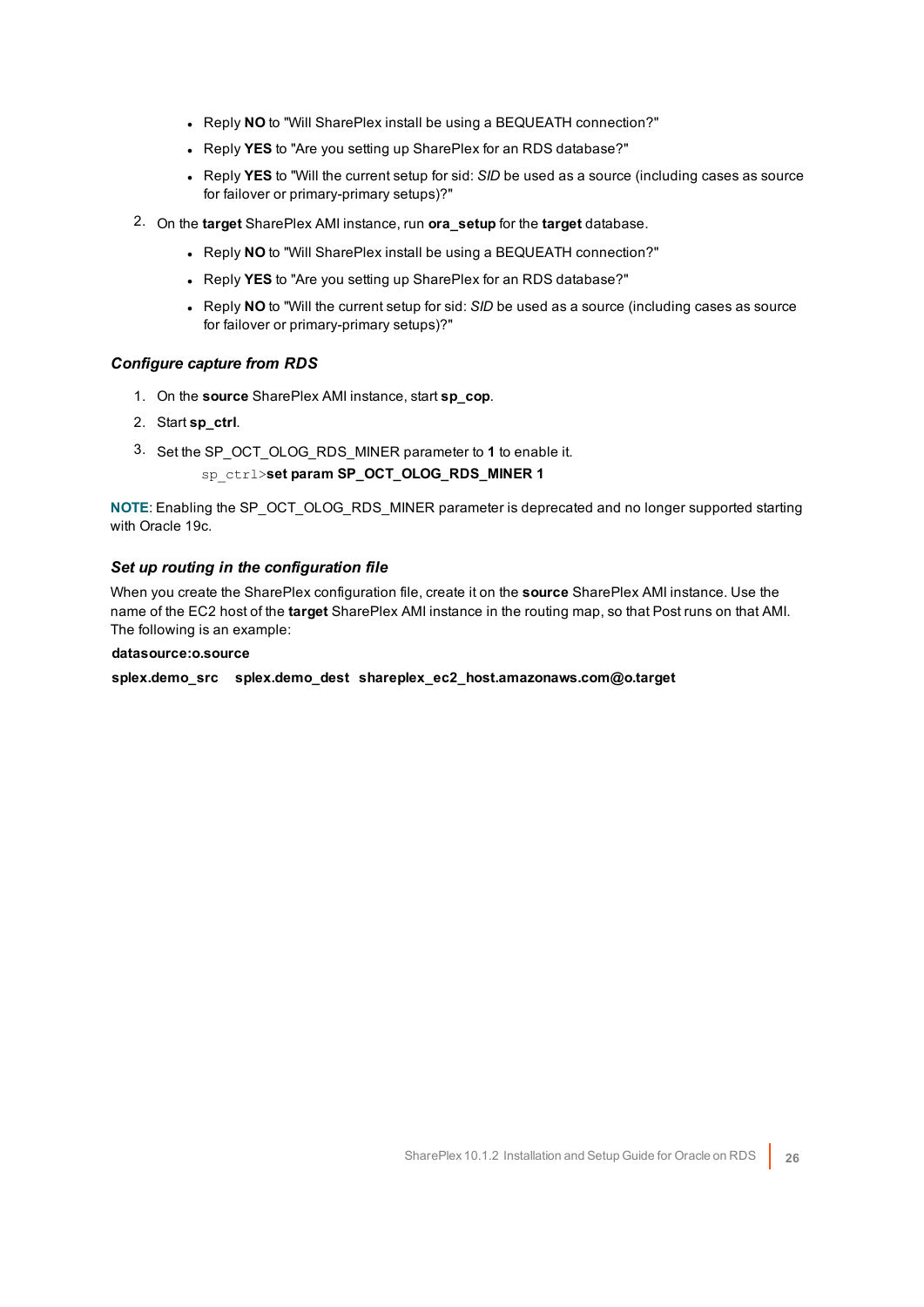# **Database Setup for Oracle**

# <span id="page-26-1"></span><span id="page-26-0"></span>**Overview**

Use the Database Setup utility for Oracle (**ora\_setup**) to establish SharePlex as an Oracle user and create the required SharePlex database objects. This setup utility creates the following:

- A SharePlex account
- Tables and other objects for use by SharePlex and owned by the SharePlex account
- Default connection for the SharePlex user

<span id="page-26-2"></span>It is recommended that you review all of the content in this topic before running the setup utility.

# **Supported databases**

<span id="page-26-3"></span>Oracle source or target on supported platforms

# **When to run Oracle Setup**

Whether or not to run this utility at the time of SharePlex installation depends on whether the database is a source, intermediary, or target database, and on how you intend to synchronize the data. To view the initial synchronization procedures, see the SharePlex [Administration](https://support.quest.com/shareplex) Guide.

| <b>System Type</b>  | When to run Oracle Setup                                                                                                                                                                                                                                                               |
|---------------------|----------------------------------------------------------------------------------------------------------------------------------------------------------------------------------------------------------------------------------------------------------------------------------------|
| Source system       | During installation of SharePlex                                                                                                                                                                                                                                                       |
| Intermediary system | An intermediary system is used in a cascading configuration, where<br>SharePlex replicates data to a remote system (or systems) and then<br>sends that data from the intermediary system to the final target. If<br>you intend to configure SharePlex to post data to a database on an |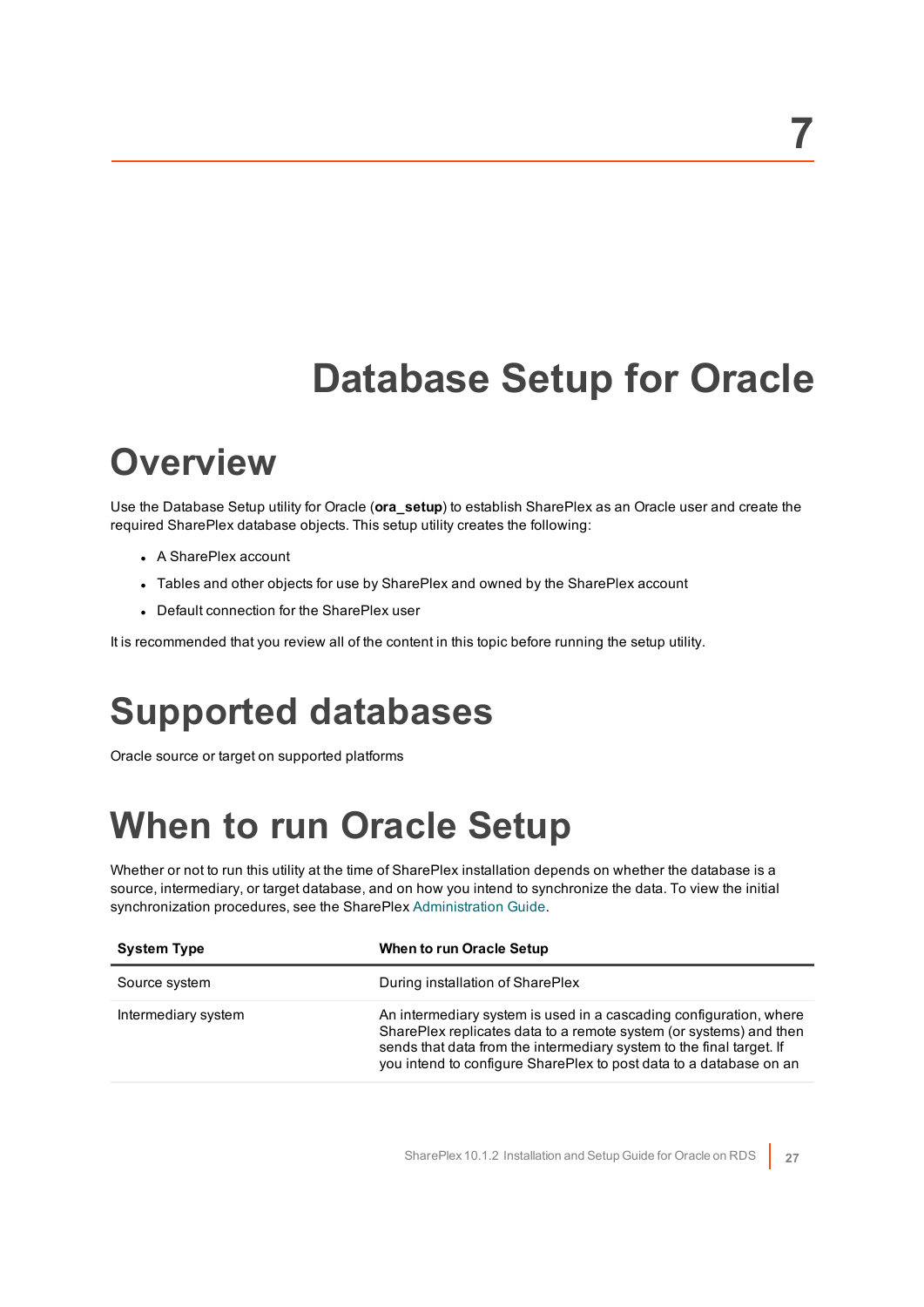| <b>System Type</b> | When to run Oracle Setup                                                                                                                                                                                                                                                                                                                                                                                                                                                                                                                                                                                                                                                                                                    |
|--------------------|-----------------------------------------------------------------------------------------------------------------------------------------------------------------------------------------------------------------------------------------------------------------------------------------------------------------------------------------------------------------------------------------------------------------------------------------------------------------------------------------------------------------------------------------------------------------------------------------------------------------------------------------------------------------------------------------------------------------------------|
|                    | intermediary system, and you intend to use a hot backup to<br>establish the data on that system and the target, do not run the<br>Database Setup utility on the intermediary or target systems. You<br>will run it when you perform the initial synchronization procedure.                                                                                                                                                                                                                                                                                                                                                                                                                                                  |
| Target system      | Depends on the method that you will use to synchronize the source<br>and target data when you are ready to activate replication:<br>If you intend to use transportable tablespaces or a cold copy<br>(such as export/import, store/restore from tape, FTP), run the<br>Database Setup utility during SharePlex installation.<br>If you intend to use a hot backup to establish the target data,<br>$\circ$<br>do not run the Database Setup utility. You will run it when<br>you perform the initial synchronization procedure.<br><b>NOTE:</b> If you run the Database Setup utility before the<br>backup and recovery, the setup gets overwritten, and you<br>will need to re-run it again after the backup and recovery. |

# <span id="page-27-0"></span>**Supported Oracle Connections**

The setup utility can configure any of the following connections for the SharePlex user to use when connecting to the database.

| Database type                | <b>Connection</b>                                                                   |
|------------------------------|-------------------------------------------------------------------------------------|
| Database with or without ASM | Bequeath                                                                            |
| Database with or without ASM | TNS alias<br>(A TNS login is specified for both the database and the ASM instance.) |
| PDB with ASM                 | TNS alias for the PDB and either TNS or bequeath for the ASM instance.              |
| Amazon RDS                   | TNS alias                                                                           |

# <span id="page-27-1"></span>**Required run privileges**

The user who runs the Database Setup utility must have the following privileges:

### *Amazon RDS source or target*

The user who runs the setup utility must be the primary user that was created when the Oracle RDS instance was created. You are prompted for this user during the setup.

### *Non-multitenant (standard) database*

The user who runs the setup utility must have DBA privileges.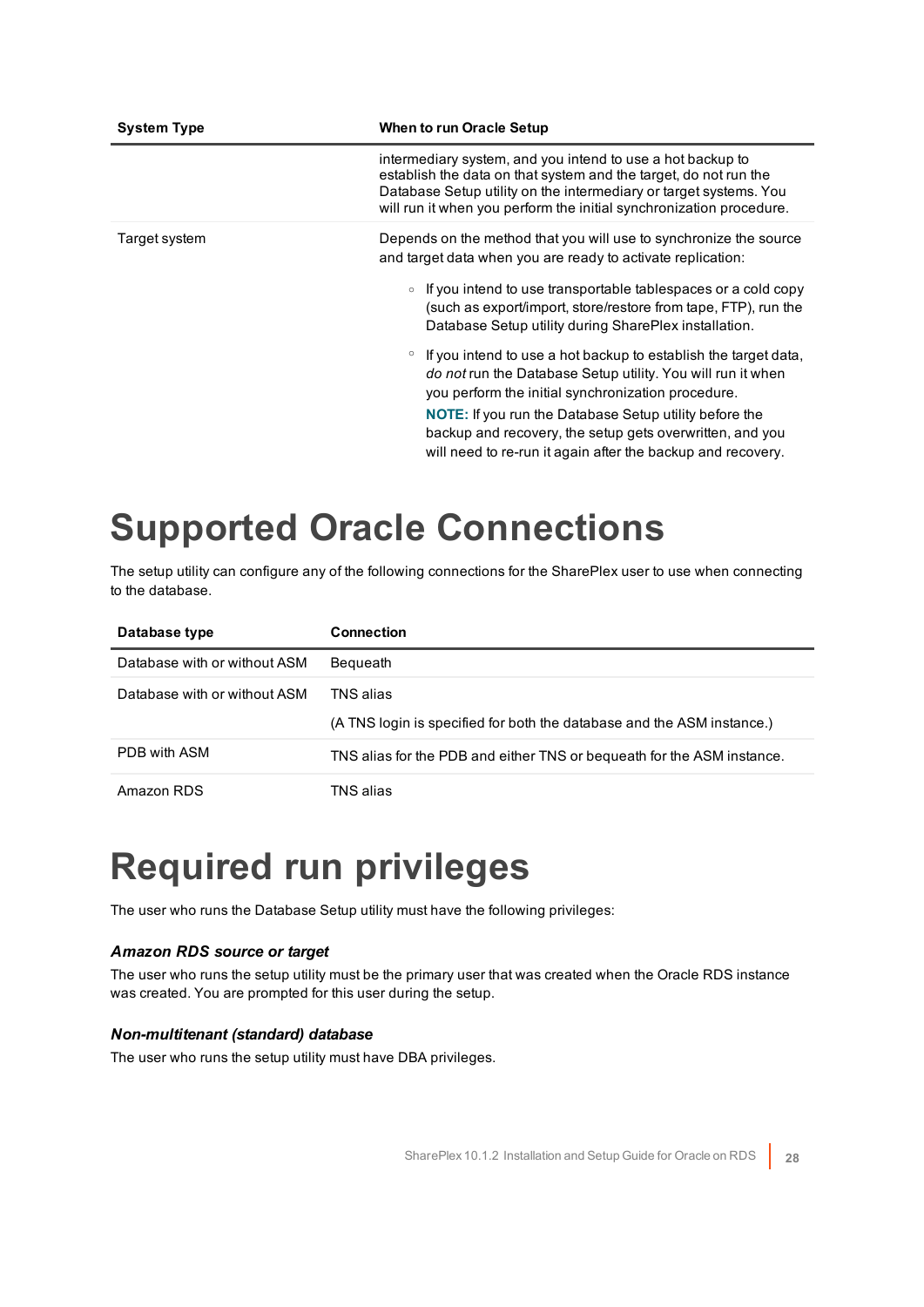### *Multitenant database*

The user who runs the setup utility should have SYSDBA privileges (recommended), but at minimum the user should be a DBA user with privileges for **sys.users\$** and **sys.enc\$**. The minimum following grants are required for the SharePlex user:

```
create user c##sp_admin identified by sp_admin;
grant dba to c##sp admin container=ALL;
grant select on sys.user$ to c##sp_admin with grant option container=ALL;
```
# <span id="page-28-0"></span>**Privileges granted to SharePlex**

The Database Setup utility grants to the SharePlex database user the following privileges.

| <b>Privilege</b><br>granted | <b>Description</b>                                                                                                                                                                                                                                                                                                                                                        |
|-----------------------------|---------------------------------------------------------------------------------------------------------------------------------------------------------------------------------------------------------------------------------------------------------------------------------------------------------------------------------------------------------------------------|
| DBA role                    | The Database Setup utility grants DBA role and unlimited resource privileges, tablespace<br>privileges, and read privileges to the redo logs.                                                                                                                                                                                                                             |
| Default<br>Oracle profile   | By default this profile has the unlimited resource privileges originally assigned by Oracle.                                                                                                                                                                                                                                                                              |
| Grants                      | The following grants are issued to SharePlex:<br>• To access the data dictionary (outside the DBA roles) if O7 DICTIONARY<br>ACCESSIBILITY is set to FALSE:<br>grant select any dictionary to Share PlexUser;<br>• To replicate DDL:<br>grant select any table to <i>Share Plex User</i> with admin option;<br>grant create any view to Share PlexUser with admin option; |

## <span id="page-28-1"></span>**Privileges Required by SharePlex to Perform Replication**

The following is a list of privileges required by SharePlex to perform replication. If you revoke the DBA role for the SharePlex database user, ensure these privileges are granted.

| <b>Privilege</b>      | <b>Details</b>                                                      |
|-----------------------|---------------------------------------------------------------------|
| <b>CREATE SESSION</b> |                                                                     |
| <b>ALTER SESSION</b>  |                                                                     |
| <b>ALTER SYSTEM</b>   |                                                                     |
| RESOURCE role         | RESOURCE role privileges required by SharePlex:<br>• CREATE TRIGGER |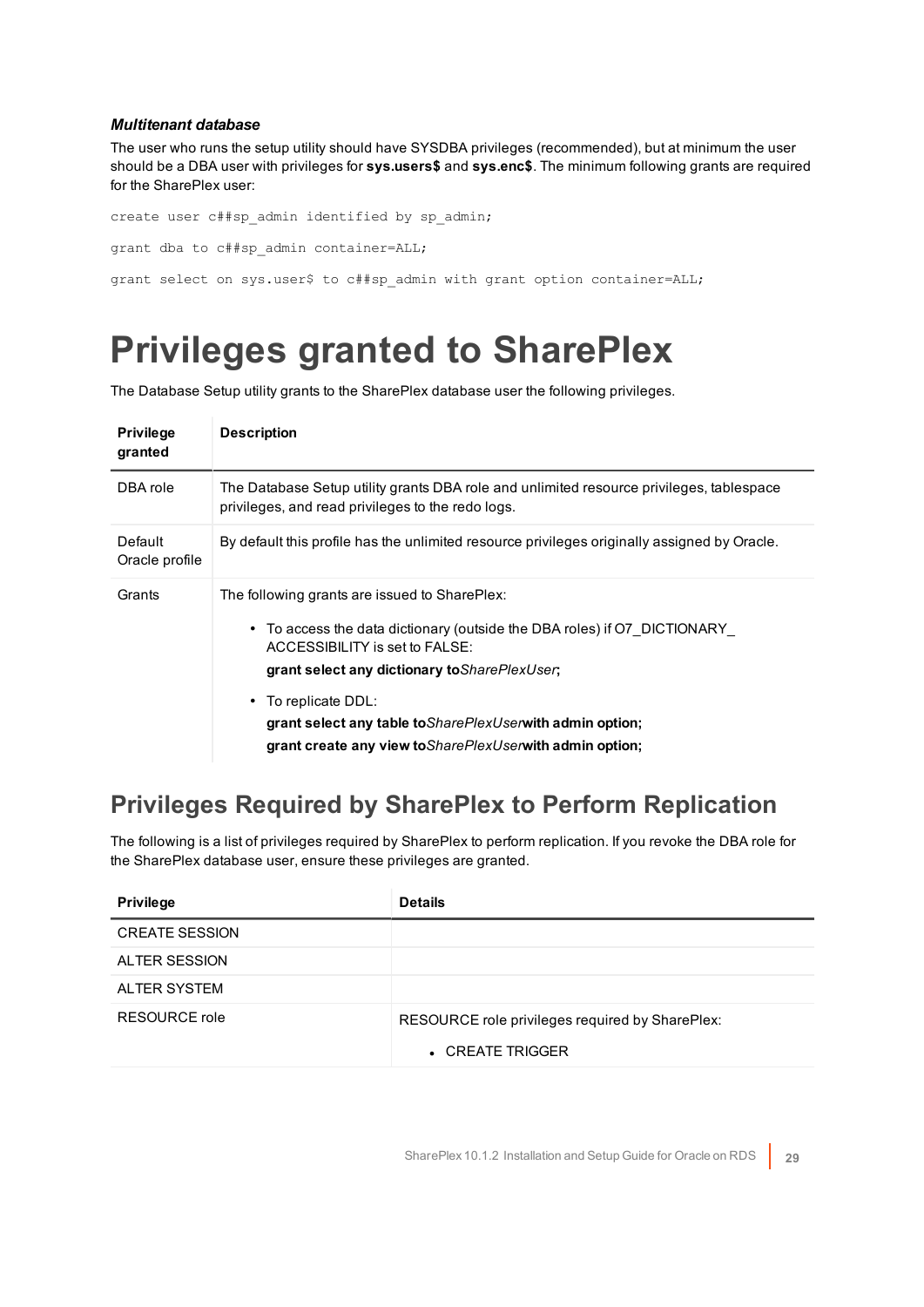| <b>Privilege</b>          | <b>Details</b>         |
|---------------------------|------------------------|
|                           | • CREATE SEQUENCE      |
|                           | • CREATE TYPE          |
|                           | • CREATE PROCEDURE     |
|                           | • CREATE CLUSTER       |
|                           | • CREATE OPERATOR      |
|                           | • CREATE INDEXTYPE     |
|                           | $\bullet$ CREATE TABLE |
| SELECT ANY DICTIONARY     |                        |
| SELECT ANY TABLE          |                        |
| <b>INSERT ANY TABLE</b>   |                        |
| <b>UPDATE ANY TABLE</b>   |                        |
| DELETE ANY TABLE          |                        |
| UNLIMITED TABLESPACE      |                        |
| <b>CREATE ANY TABLE</b>   |                        |
| DROP ANY TABLE            |                        |
| <b>LOCK ANY TABLE</b>     |                        |
| EXECUTE ON DBMS_FLASHBACK |                        |
| SELECT ANY TRANSACTION    |                        |
| <b>CREATE ANY INDEX</b>   |                        |
| DROP ANY INDEX            |                        |
| ALTER ANY TABLE           |                        |
| ALTER ANY INDEX           |                        |
| <b>CREATE ANY VIEW</b>    |                        |
| ALTER ANY SEQUENCE        |                        |
| EXP_FULL_DATABASE role    |                        |
| IMP_FULL_DATABASE role    |                        |
| SELECT ON SYS.ENC\$       |                        |
| SELECT ON SYS.USER\$      |                        |

# <span id="page-29-0"></span>**Requirements**

. Install the database client on the system where you are running Oracle Setup. Consult the Oracle documentation for the appropriate client version to use with the database.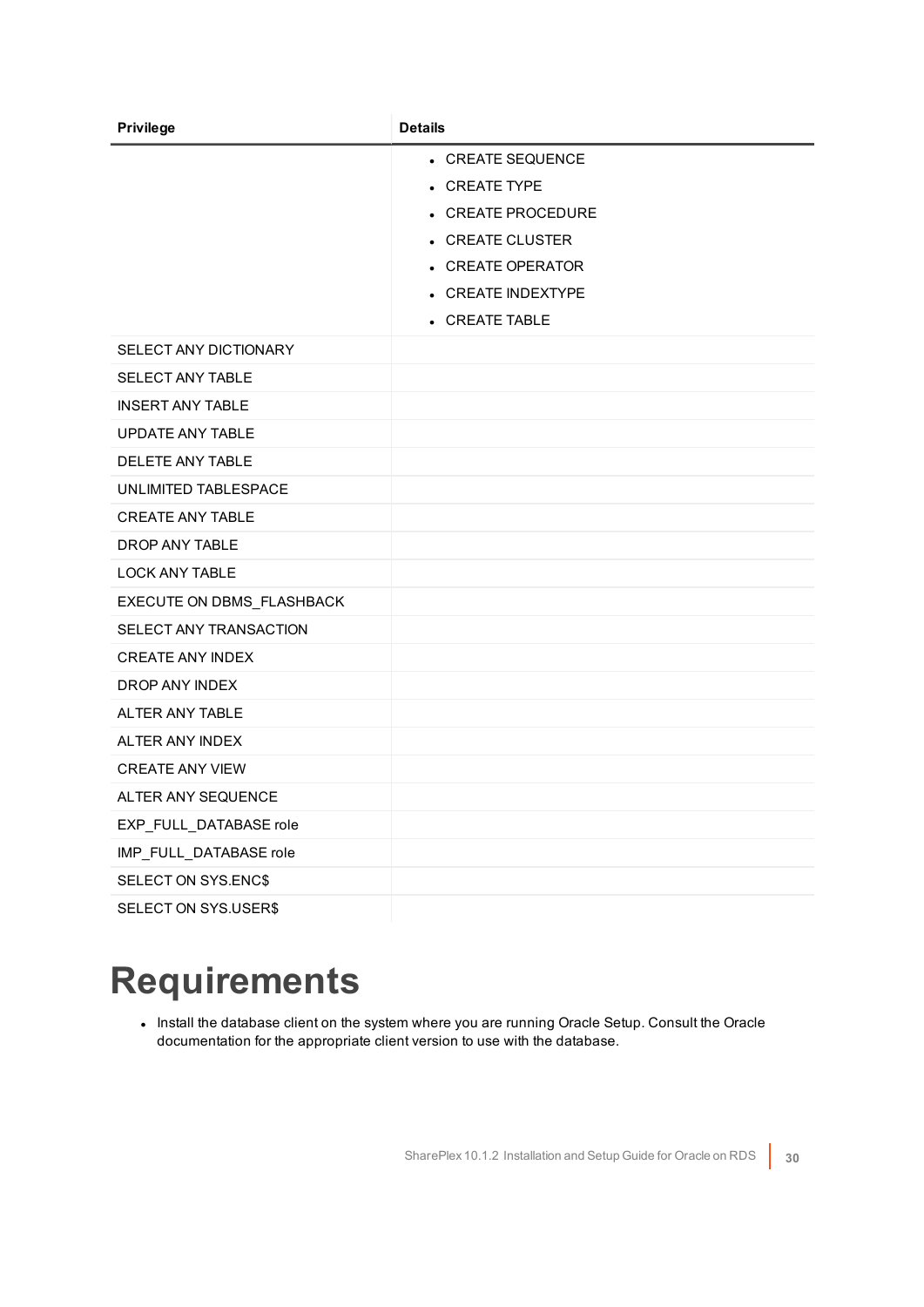- Run the Database Setup utility for all source and target Oracle instances in the SharePlex replication configuration.
- Within a cluster, run the Database Setup utility on all nodes of the cluster. This ensures that the SharePlex settings in the Windows Registry include the correct ORACLE\_SID.
- For a consolidated replication topography, or other topology with multiple variable-data directories, run the Database Setup utility for each variable-data directory.
- SharePlex supports local BEQUEATH connections or remote connections using a TNS alias. Be prepared to supply Oracle Setup the needed connection values for whichever connection you want to use. If using TNS, the **tnsnames.ora** file must be configured prior to running setup.
- <sup>l</sup> If the Oracle database is a multitenant container database, run the Database Setup utility for each pluggable database involved in a replication scenario. A SharePlex user and schema objects must exist in each PDB.
- If you run the Database Setup utility when there is an active configuration, the DDL that the setup performs to install or update the SharePlex internal tables will be replicated to the target. To work around this issue, set the **SP\_OCT\_REPLICATE\_ALL\_DDL** parameter to **0** before running the utility, then return the parameter to its previous setting after the setup is complete. This parameter takes effect immediately.

# <span id="page-30-0"></span>**SharePlex schema storage requirements**

The Database Setup utility for Oracle installs some database objects for use by SharePlex. The storage requirements for these objects should be satisfied before running Oracle Setup. See the following table.

| <b>Storage</b>                            | <b>Description</b>                                                                                                                                                                                                                                                                                                                                                                                                 |
|-------------------------------------------|--------------------------------------------------------------------------------------------------------------------------------------------------------------------------------------------------------------------------------------------------------------------------------------------------------------------------------------------------------------------------------------------------------------------|
| <b>SharePlex</b><br>objects<br>tablespace | The Database Setup utility installs some tables into a tablespace of your choosing. All but the<br>SHAREPLEX_LOBMAP table use the default storage settings of the tablespace.                                                                                                                                                                                                                                      |
|                                           | The SHAREPLEX LOBMAP table contains entries for LOBs stored out-of-row. It is created with a<br>1 MB INITIAL extent, 1 MB NEXT extent, and PCTINCREASE of 10. The MAXEXTENTS is 120,<br>allowing the table to grow to 120 MB.                                                                                                                                                                                      |
|                                           | <b>Preferred action:</b> If you enable supplemental logging for primary and unique keys, you can set<br>the SP OCT ENABLE_LOBMAP parameter to 0, and nothing will be stored in the<br>SHAREPLEX LOBMAP table. In this case, you do not have to consider its size growth. It is<br>recommended that you enable supplemental logging for primary and unique keys to maximize<br>the performance of the Read process. |
|                                           | Alternate action: The default storage usually is sufficient for SHAREPLEX_LOBMAP, permitting<br>more than 4 million LOB entries. If the Oracle tables to be replicated have numerous LOB<br>columns that are inserted or updated frequently, consider increasing the size the SharePlex<br>tablespace accordingly. Take into account that this table shares the tablespace with other<br>SharePlex tables.         |
|                                           | If the database uses the cost-based optimizer (CBO) and the tables that SharePlex processes<br>include numerous LOBs, incorporate the SHAREPLEX_LOBMAP table into the analysis<br>schedule.                                                                                                                                                                                                                        |
|                                           | <b>NOTE:</b> A new installation of SharePlex does not change storage parameters from a previous<br>installation.                                                                                                                                                                                                                                                                                                   |
|                                           |                                                                                                                                                                                                                                                                                                                                                                                                                    |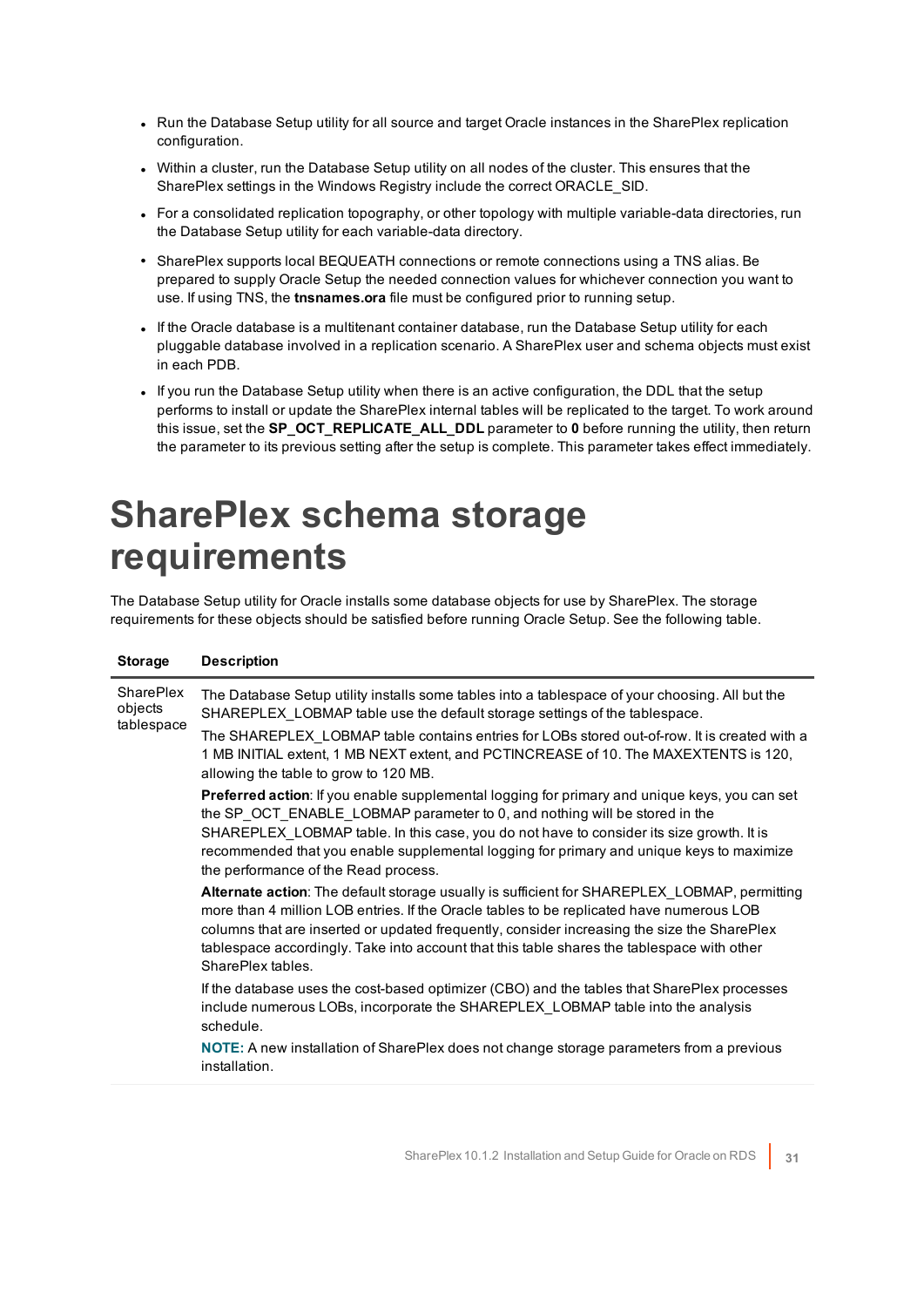| <b>Storage</b>                          | <b>Description</b>                                                                                                                                                                                                                                                                                                                                                                                                                                  |
|-----------------------------------------|-----------------------------------------------------------------------------------------------------------------------------------------------------------------------------------------------------------------------------------------------------------------------------------------------------------------------------------------------------------------------------------------------------------------------------------------------------|
| SharePlex<br>temporary<br>tablespace    | The Database Setup utility prompts for a temporary tablespace for SharePlex to use for sorts and<br>other operations, including sorts performed by the compare commands. The default temporary<br>tablespace is the one where the SharePlex objects are installed. If you plan to use the compare<br>commands to compare large tables, especially those without a primary or unique key, specify a<br>dedicated temporary tablespace for SharePlex. |
| <b>SharePlex</b><br>index<br>tablespace | The Database Setup utility prompts for a tablespace to store the indexes for the SharePlex<br>tables. The default index tablespace is the one where the SharePlex objects are installed. To<br>minimize I/O contention, specify a different index tablespace from the one where the tables are<br>installed.                                                                                                                                        |
|                                         | NOTE: If indexes from a previous version of SharePlex are installed in the SharePlex objects<br>tablespace, you can move them to a different tablespace and then specify that tablespace when<br>you run the setup utility.                                                                                                                                                                                                                         |

# <span id="page-31-0"></span>**Run Database Setup for Oracle**

**IMPORTANT!** The Oracle instance must be open before this procedure is performed.

1. (Unix and Linux only) If you are using multiple variable-data directories, export the environment variable that points to the variable-data directory for the SharePlex instance for which you are running Database Setup.

**ksh** shell:

```
export SP_SYS_VARDIR=/full_path_of_variable-data_directory
```
**csh** shell:

```
setenv SP_SYS_VARDIR=/full_path_of_variable-data_directory
```
- 2. Shut down any SharePlex processes that are running, including **sp\_cop**.
- 3. Run the Database Setup program from the command prompt of the operating system, using the full path from the SharePlex **bin** subdirectory.

**IMPORTANT!** On Windows, if you installed SharePlex on any port other than the default of 2100, use the **-p** option to specify the port number. For example, in the following command the port number is 9400:

```
C:\users\splex\bin>ora_setup -p9400
```
4. Specify whether the system is a source system, a target system, or both a source and target system in the SharePlex configuration.

**NOTE**: This prompt only appears the first time that you run setup for this database.

- 5. For connection type, select **Oracle**.
- 6. Refer to the following table for the prompts and responses to configure SharePlex correctly for the desired connection type.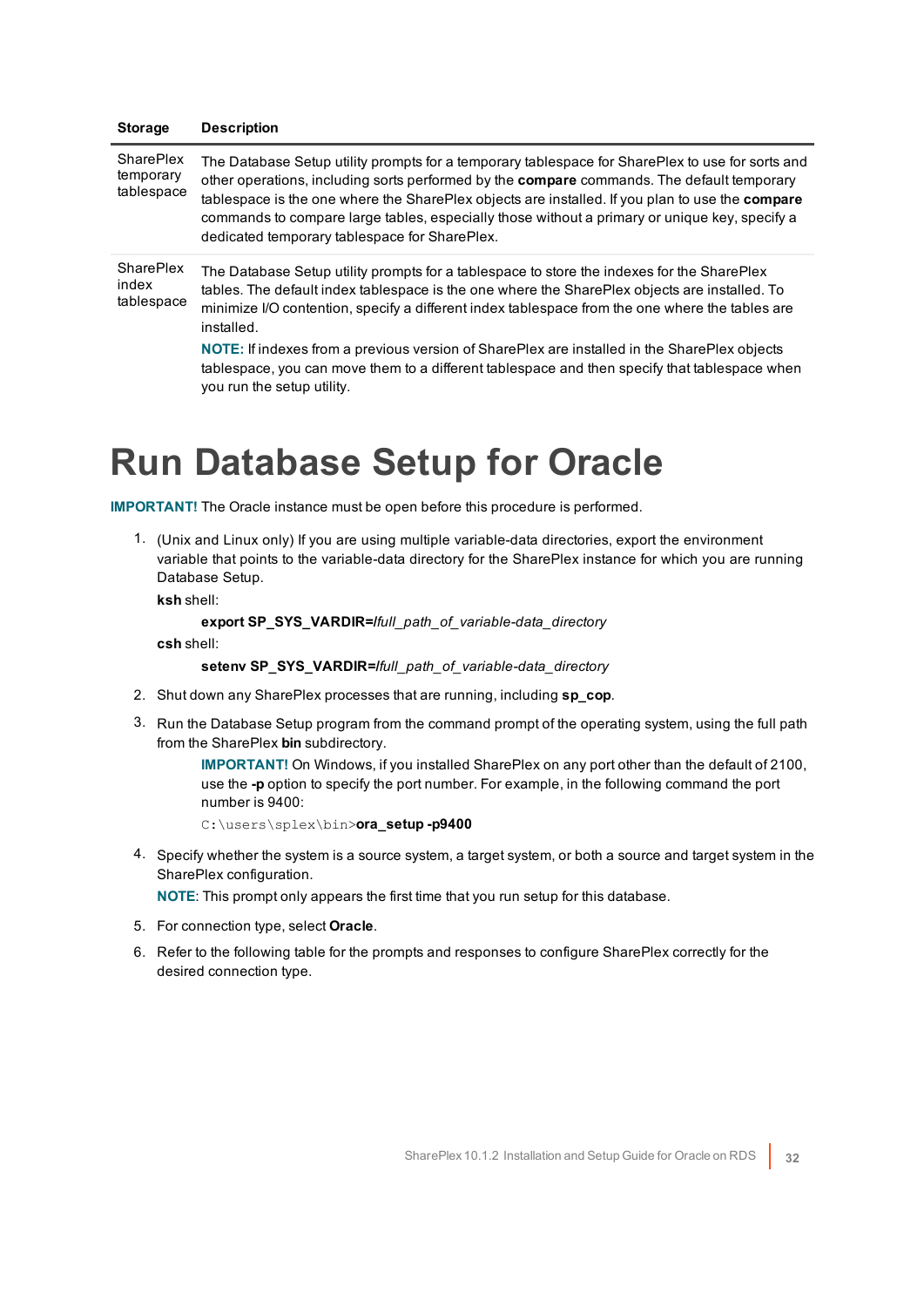## **Table 1: Setup prompts and response**

| Prompt                                                                                                                                                                                                                                                                              | <b>Response</b>                                                                                                                                                                                                                                                                            |
|-------------------------------------------------------------------------------------------------------------------------------------------------------------------------------------------------------------------------------------------------------------------------------------|--------------------------------------------------------------------------------------------------------------------------------------------------------------------------------------------------------------------------------------------------------------------------------------------|
| Will SharePlex install be using a BEQUEATH<br>connection? (Entering 'n' implies a<br>SQL*net connection):                                                                                                                                                                           | Press Y to use a local BEQUEATH connection, or<br>press N to use a TNS alias connection.<br><b>NOTE: Press N to use a TNS alias if:</b>                                                                                                                                                    |
|                                                                                                                                                                                                                                                                                     | • the database is a multitenant database                                                                                                                                                                                                                                                   |
|                                                                                                                                                                                                                                                                                     | • SharePlex is capturing from, or posting to, a<br>remote database, such as one on Amazon<br>RDS.                                                                                                                                                                                          |
|                                                                                                                                                                                                                                                                                     | • the database is in a cluster (such as Oracle<br>RAC)                                                                                                                                                                                                                                     |
| Are you configuring SharePlex for an AWS<br>RDS database?                                                                                                                                                                                                                           | Press N if you are not configuring SharePlex for an<br>Oracle database on RDS.                                                                                                                                                                                                             |
|                                                                                                                                                                                                                                                                                     | Press Y if you are configuring SharePlex for an<br>Amazon AWS RDS database.                                                                                                                                                                                                                |
| One of the following prompts is shown:<br>• If you selected BEQUEATH= Y:<br>Enter the Oracle SID for which<br>SharePlex should be installed:<br>• If you selected BEQUEATH = N:<br>Enter the TNS alias for which<br>SharePlex should be installed:                                  | Non-multitenant database: Accept the default or<br>type the correct SID or TNS alias.<br>On RAC, the TNS alias must be a global alias.<br>Multitenant database: Type the TNS alias of the<br>PDB.<br>Amazon RDS: Type the TNS alias of the RDS<br>database.                                |
| One of the following prompts is shown:<br>$\bullet$ If the database is not on RDS:<br>Enter a DBA user for SID:<br>If the database is on RDS:<br>In order to create the SharePlex<br>tables and user account, we must<br>connect to the RDS database using<br>the RDS primary user. | Non-multitenant database: Type the name of a<br>database user that has DBA privileges.<br>Multitenant database: Type the name of a common<br>user who has the required privileges to install the<br>account and objects.<br>Amazon RDS database: Type the name of the RDS<br>primary user. |

One of the following prompts is shown: **Non-multitenant database**: Type the password of the DBA user.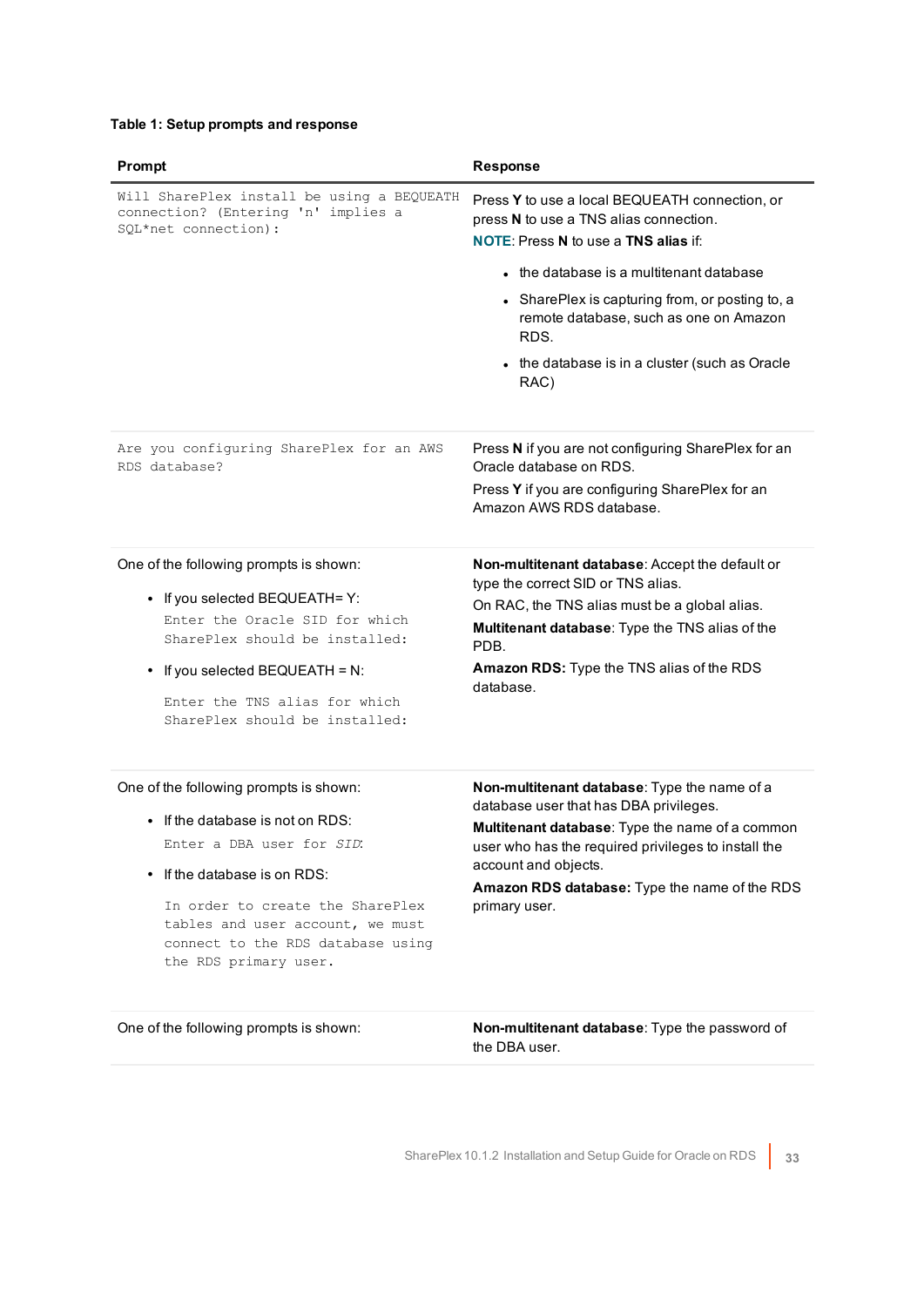| Prompt                                                                                                                               | <b>Response</b>                                                                                                                                                                                                                                                                                                                                                                                                                                                           |
|--------------------------------------------------------------------------------------------------------------------------------------|---------------------------------------------------------------------------------------------------------------------------------------------------------------------------------------------------------------------------------------------------------------------------------------------------------------------------------------------------------------------------------------------------------------------------------------------------------------------------|
| • If the database is not on RDS:<br>Enter password for the DBA account,<br>which will not echo:<br>If the database is on RDS:        | Multitenant database: Type the password of the<br>common user. Omit the @ and the rest of the connect<br>string. SharePlex constructs the connect string in the<br>proper format.<br>Amazon RDS database: Type the password of the<br>RDS primary user.                                                                                                                                                                                                                   |
| Enter the password for the RDS<br>primary user, which will not echo.                                                                 |                                                                                                                                                                                                                                                                                                                                                                                                                                                                           |
| Current SharePlex user is user.<br>Would you like to create a new SharePlex<br>user?                                                 | Press N to update an existing SharePlex account or<br>Y to create a new SharePlex account. Type the<br>credentials when prompted.<br>You are allowed five attempts to type a valid<br>password for an existing SharePlex user. Passwords<br>are obfuscated.<br><b>IMPORTANT!If there is an active configuration and</b><br>you changed the SharePlex schema, copy the<br>SharePlex objects from the old schema to the new<br>one to preserve the replication environment. |
| Do you want to enable replication of<br>tables with TDE?                                                                             | Press N since TDE is not supported for RDS.                                                                                                                                                                                                                                                                                                                                                                                                                               |
| Enter the default tablespace for use by<br>SharePlex:                                                                                | Press Enter to accept the default or type the name of<br>a different tablespace.                                                                                                                                                                                                                                                                                                                                                                                          |
| Enter the temporary tablespace for use by<br>SharePlex:                                                                              | Press Enter to accept the default or type the name of<br>a different tablespace.                                                                                                                                                                                                                                                                                                                                                                                          |
| Enter the index tablespace for use by<br>SharePlex:                                                                                  | Press Enter to accept the default or type the name of<br>a different tablespace.                                                                                                                                                                                                                                                                                                                                                                                          |
| Will the current setup for sid: SID be<br>used as a source (including cases as<br>source for failover or primary-primary<br>setups)? | Press Y if this is a source system or press N if this is<br>a target system. <b>IMPORTANT:</b> All systems in a<br>primary-primary configuration (peer-to-peer) and in a<br>high-availability configuration are considered to be<br>source systems due to the bidirectional nature of the<br>replication.                                                                                                                                                                 |

## **NOTE:**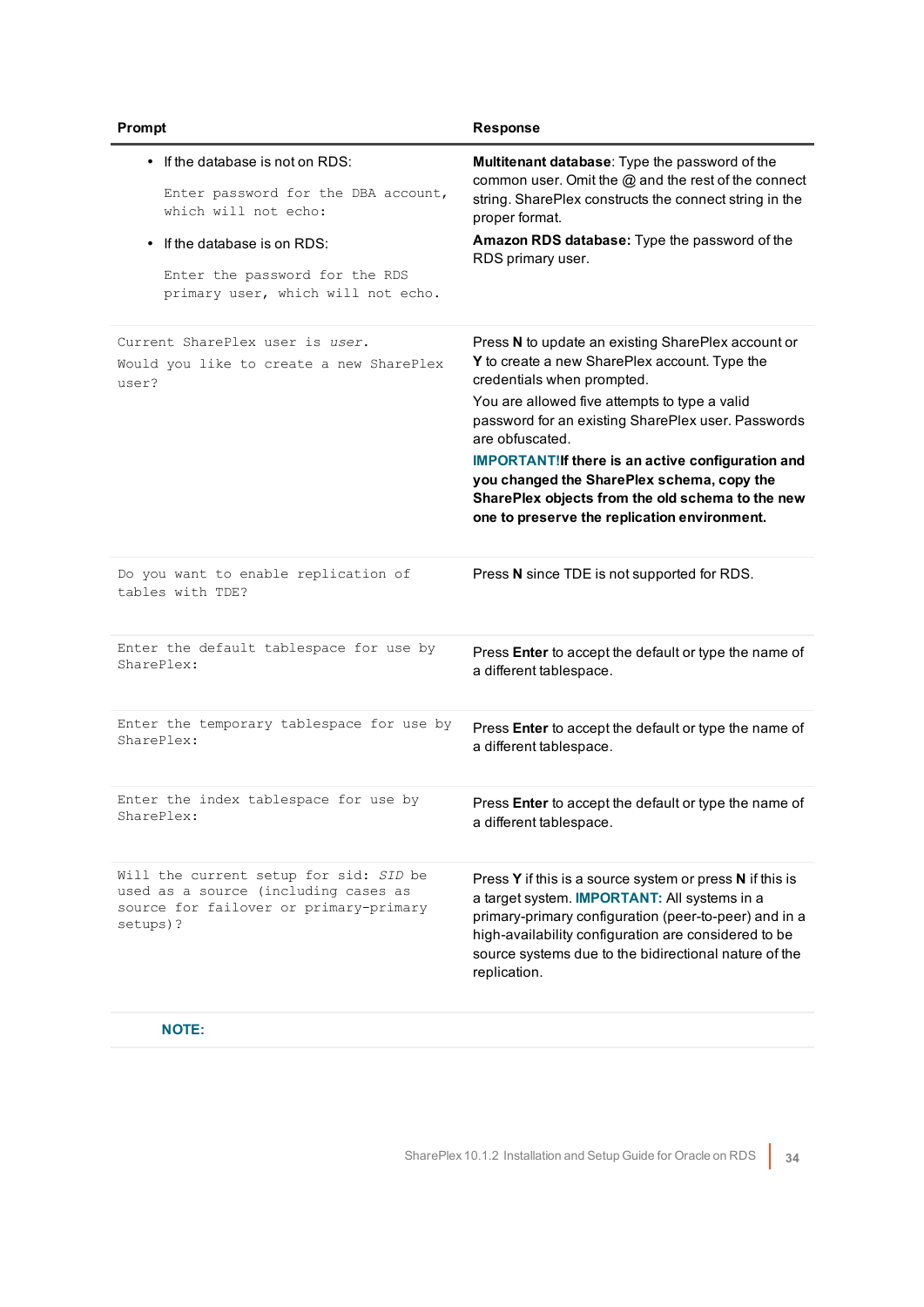| romn |
|------|
|------|

### **Prompt Response**

- The following prompts are only shown if the database is a source on ASM.

- If this is an Oracle target, the setup is now complete.

| ASM detected. Do you wish to connect to<br>ASM using BEQUEATH connection?                                                                                                                                                          | Press Y for SharePlex to use a BEQUEATH<br>connection to connect to the ASM instance, or press<br><b>N</b> to use a TNS alias.<br><b>IMPORTANT!</b> If the database uses ASM and the<br>database TNS alias is configured with a SCAN IP,<br>then you must specify connection through an ASM<br>TNS alias in order for SharePlex to connect to the<br>ASM instance.                                                          |
|------------------------------------------------------------------------------------------------------------------------------------------------------------------------------------------------------------------------------------|-----------------------------------------------------------------------------------------------------------------------------------------------------------------------------------------------------------------------------------------------------------------------------------------------------------------------------------------------------------------------------------------------------------------------------|
| The following prompt is displayed if you did not select<br>a BEQUEATH connection:<br>Do you wish to keep connecting using the<br>same user/password?                                                                               | Press Y to use the same user and password as the<br>login user, or press N to be prompted for a different<br>user and password.<br>Normally the user running SharePlex must be a<br>member of the OSASM group. This does not apply if<br>SP_OCT_OLOG_USE_OCI is set to the non-default<br>value of 1.<br>Also if you are using a BEQUEATH connection, the<br>user running SharePlex must be a member of the<br>OSDBA group. |
| NOTE: If you selected to use a BEQUEATH connection to connect to ASM, the database setup is<br>complete. Continue to Note about the tnsnames file.<br>If you selected N, you need to supply a TNS alias, and the prompts continue. |                                                                                                                                                                                                                                                                                                                                                                                                                             |
| Enter the ASM tns alias to be used by<br>SharePlex:                                                                                                                                                                                | Type the name of the TNS alias.                                                                                                                                                                                                                                                                                                                                                                                             |
| Enter an ASM admin (has both sysdba and<br>sysasm privilege) username for alias:                                                                                                                                                   | Type the name of a user with sysasm and sysdba<br>privileges to the ASM instance.                                                                                                                                                                                                                                                                                                                                           |
| Enter user password for user:                                                                                                                                                                                                      | Type the password of the user.                                                                                                                                                                                                                                                                                                                                                                                              |
| SharePlex installs internal objects that include a<br>package to support the SDO GEOMETRY data type of<br>the Oracle Spatial and Graph option. If this option is<br>not installed in the database, the following prompt is         | Press Y to continue the database setup without<br>support for SDO_GEOMETRY, or press N to<br>terminate ora_setup.                                                                                                                                                                                                                                                                                                           |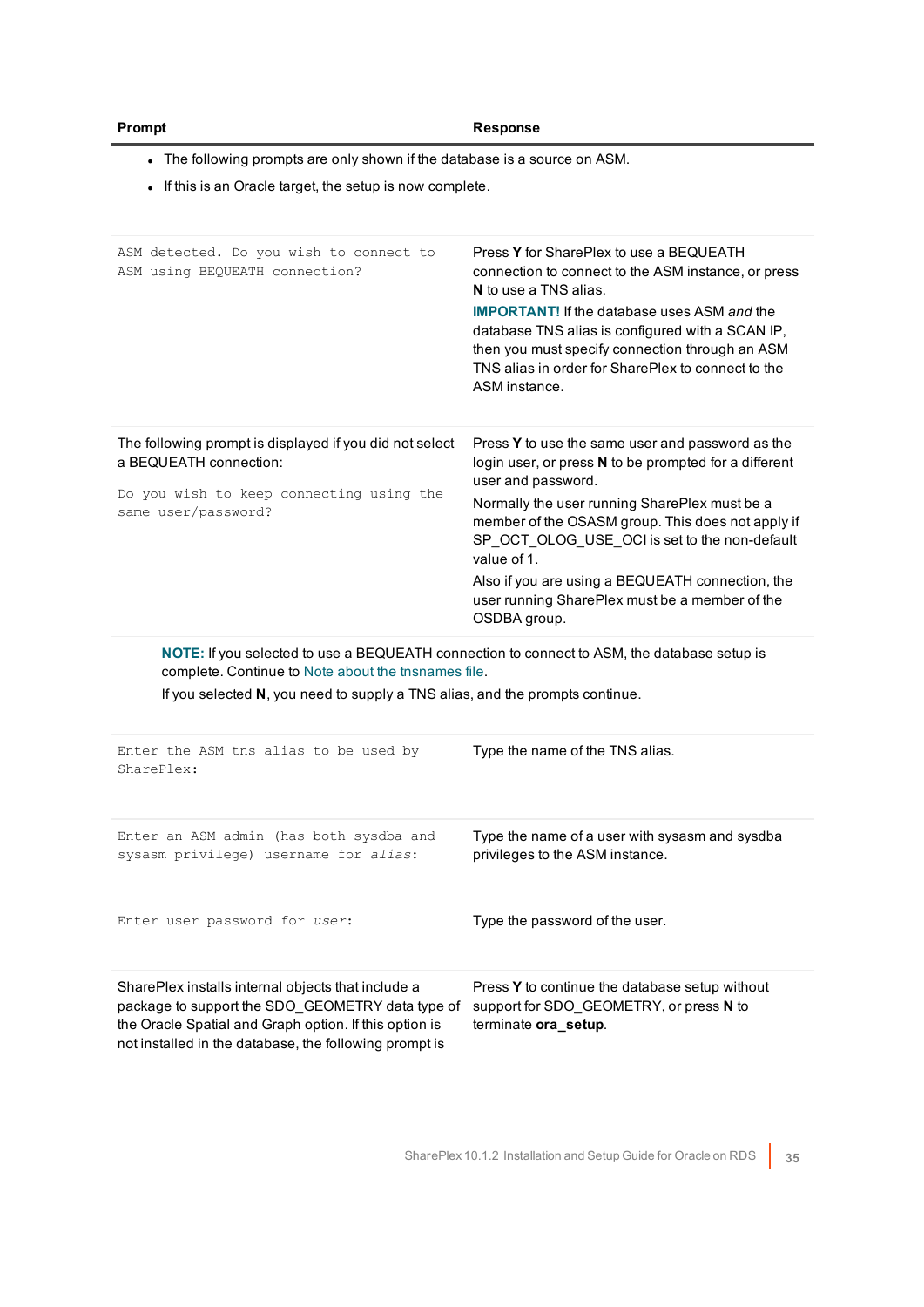#### shown:

The SharePlex object that supports replication of SDO\_GEOMETRY cannot be installed because the Oracle Spatial and Graph feature is not installed. Do you want to continue with the setup without support for SDO GEOMETRY? [n]:

### <span id="page-35-1"></span>**Note about the tnsnames file**

When you set up SharePlex for database connection through a TNS alias and ASM connection locally through a BEQUEATH connection (through OS authentication), it is important to set up the **tnsnames.ora** file correctly on each node. Assuming a SharePlex database account exists on the primary node, SharePlex will always connect to the primary ASM\_SID automatically because it was provided when SharePlex was installed. However, upon failover, SharePlex must query the local **v\$asm\_client** view to get the correct ASM\_SID of the failover instance. Therefore, ensure that the IP address of a given node is always listed first in the local **tnsnames.ora** file on that node.

# <span id="page-35-0"></span>**Run Database Setup for Oracle Remote Capture**

**IMPORTANT!** The Oracle instance must be open before this procedure is performed.

1. (Unix and Linux only) If you are using multiple variable-data directories, export the environment variable that points to the variable-data directory for the SharePlex instance for which you are running Database Setup.

**ksh** shell:

**export SP\_SYS\_VARDIR=/***full\_path\_of\_variable-data\_directory*

**csh** shell:

**setenv SP\_SYS\_VARDIR=/***full\_path\_of\_variable-data\_directory*

- 2. Set the SP\_OCT\_OLOG\_USE\_OCI parameter to 1 and restart the Capture process. For more information, see SP\_OCT\_OLOG\_USE\_OCI.
- 3. Shut down any SharePlex processes that are running, including **sp\_cop**.
- 4. Run the Database Setup program from the command prompt of the operating system, using the full path from the SharePlex **bin** subdirectory.

**IMPORTANT!** On Windows, if you installed SharePlex on any port other than the default of 2100, use the **-p** option to specify the port number. For example, in the following command the port number is 9400: C:\users\splex\bin>**ora\_setup -p9400**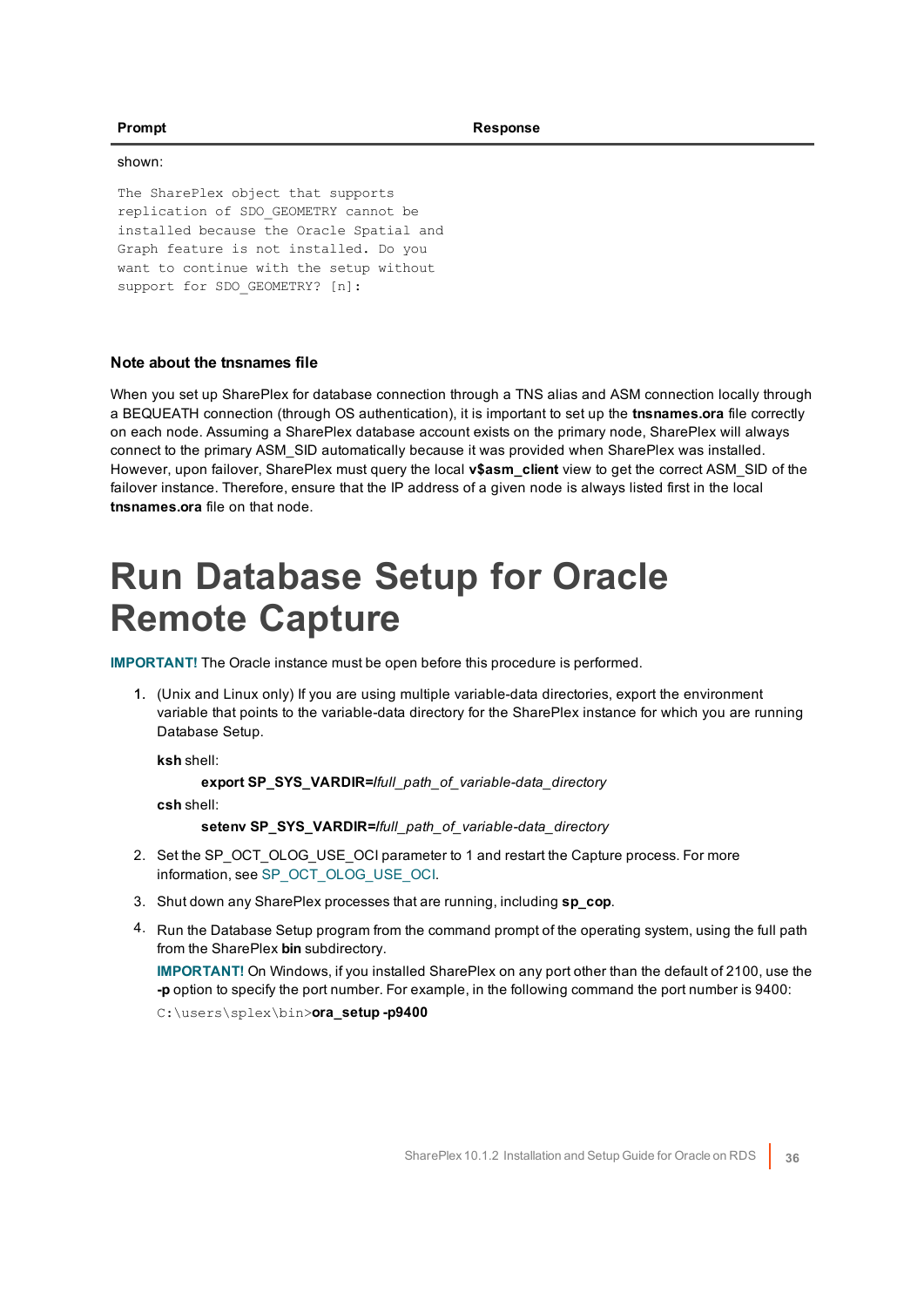5. Specify whether the system is a source system, a target system, or both a source and target system in the SharePlex configuration.

**NOTE**: This prompt only appears the first time that you run setup for this database.

- 6. For connection type, select **Oracle**.
- 7. Refer to the following table for the prompts and responses to configure SharePlex correctly for the desired connection type.

#### **Table 2: Setup prompts and response**

| Prompt                                                                                                                                                                                                                                                   | <b>Response</b>                                                                                                                                                                                                                                                            |
|----------------------------------------------------------------------------------------------------------------------------------------------------------------------------------------------------------------------------------------------------------|----------------------------------------------------------------------------------------------------------------------------------------------------------------------------------------------------------------------------------------------------------------------------|
| Will SharePlex install be using a<br>BEQUEATH connection? (Entering 'n'<br>implies a SQL*net connection):                                                                                                                                                | Press N to use a TNS alias connection.                                                                                                                                                                                                                                     |
| Are you configuring SharePlex for an<br>AWS RDS database?                                                                                                                                                                                                | Press N if you are not configuring SharePlex for an Oracle<br>database on RDS.                                                                                                                                                                                             |
| One of the following prompts is shown:<br>• If you selected BEQUEATH= $Y$ :<br>Enter the Oracle SID for which<br>SharePlex should be installed:<br>• If you selected BEQUEATH = $N$ :<br>Enter the TNS alias for which<br>SharePlex should be installed: | <b>Non-multitenant database:</b> Accept the default or type the<br>correct SID or TNS alias.<br>On RAC, the TNS alias must be a global alias.<br><b>Multitenant database:</b> Type the TNS alias of the PDB.<br><b>Amazon RDS:</b> Type the TNS alias of the RDS database. |
|                                                                                                                                                                                                                                                          |                                                                                                                                                                                                                                                                            |

#### One of the following prompts is shown:

• If the database is not on RDS:

Enter a DBA user for *SID*:

• If the database is on RDS:

In order to create the SharePlex tables and user account, we must connect to the RDS database using the RDS primary user.

**Non-multitenant database**: Type the name of a database user that has DBA privileges.

**Multitenant database**: Type the name of a common user who has the required privileges to install the account and objects.

**Amazon RDS database:** Type the name of the RDS primary user.

| One of the following prompts is shown: |  |
|----------------------------------------|--|
|----------------------------------------|--|

• If the database is not on RDS:

Enter password for the DBA account, which will not echo: **Non-multitenant database**: Type the password of the DBA user.

**Multitenant database**: Type the password of the common user. Omit the @ and the rest of the connect string. SharePlex constructs the connect string in the proper format. **Amazon RDS database:** Type the password of the RDS primary user.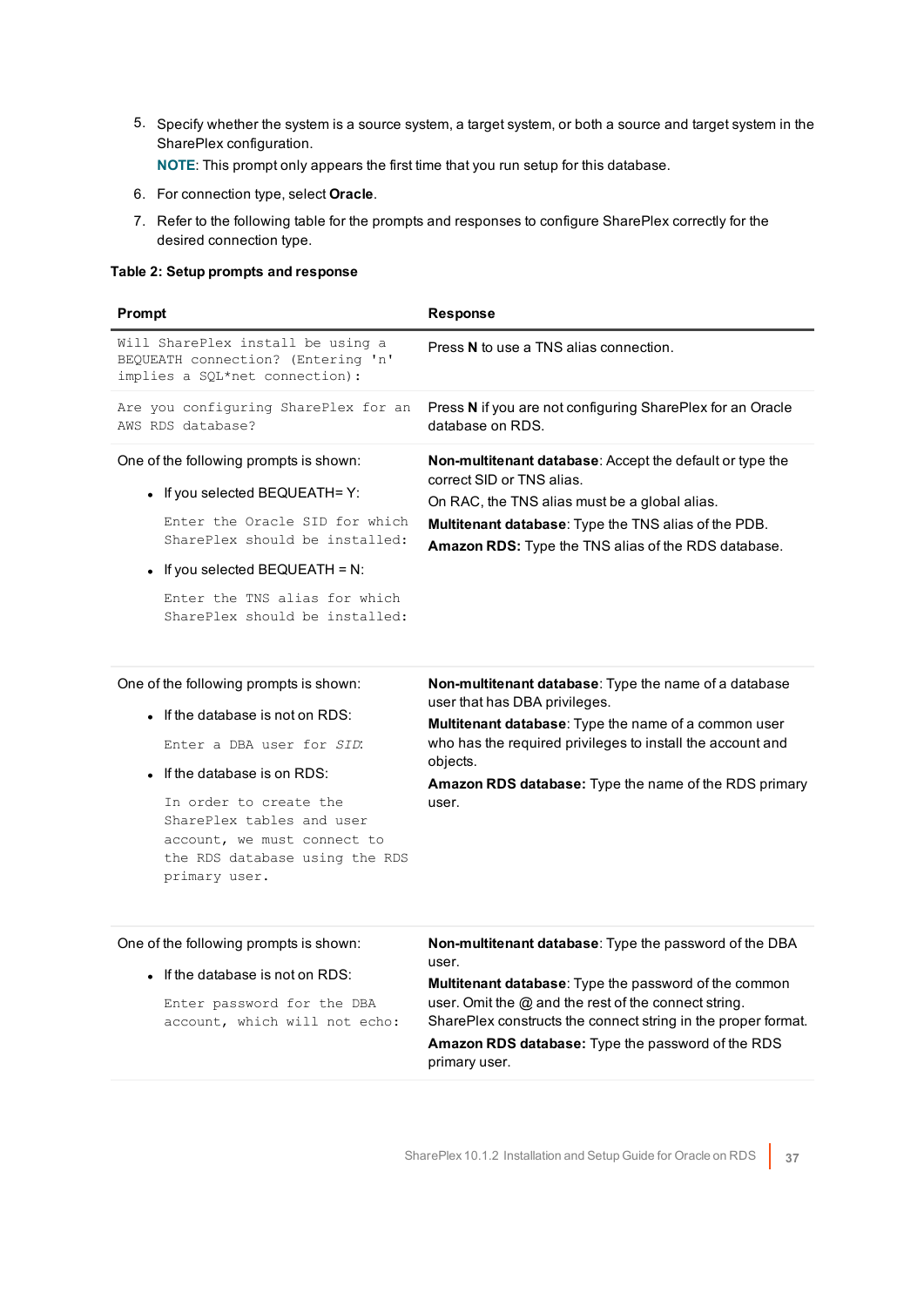| Ш<br>Ι |
|--------|
|--------|

| $\bullet$ If the database is on RDS:                                                                                                  |                                                                                                                                                                                                                                                                                                                                                                                                                                                                         |
|---------------------------------------------------------------------------------------------------------------------------------------|-------------------------------------------------------------------------------------------------------------------------------------------------------------------------------------------------------------------------------------------------------------------------------------------------------------------------------------------------------------------------------------------------------------------------------------------------------------------------|
| Enter the password for the RDS<br>primary user, which will not<br>echo.                                                               |                                                                                                                                                                                                                                                                                                                                                                                                                                                                         |
| Enter the Local Oracle Client<br>Library directory:                                                                                   | Enter the Oracle Client Home directory path.<br>Example:<br>/u01/app/oracle/product/19.0.0/clienthome_1                                                                                                                                                                                                                                                                                                                                                                 |
| Enter the TNS alias for which<br>SharePlex should be installed (Blank<br>to abort) :                                                  | Fnter the name of the TNS alias                                                                                                                                                                                                                                                                                                                                                                                                                                         |
| Current SharePlex user is user.<br>Would you like to create a new<br>SharePlex user?                                                  | Press N to update an existing SharePlex account or Y to<br>create a new SharePlex account. Type the credentials when<br>prompted.<br>You are allowed five attempts to type a valid password for<br>an existing SharePlex user. Passwords are obfuscated.<br><b>IMPORTANT!</b> If there is an active configuration and you<br>changed the SharePlex schema, copy the SharePlex<br>objects from the old schema to the new one to preserve<br>the replication environment. |
| Do you want to enable replication of<br>tables with TDE?                                                                              | Press N since TDE is not supported for RDS.                                                                                                                                                                                                                                                                                                                                                                                                                             |
| Enter the default tablespace for use<br>by SharePlex:                                                                                 | Press Enter to accept the default or type the name of a<br>different tablespace.                                                                                                                                                                                                                                                                                                                                                                                        |
| Enter the temporary tablespace for<br>use by SharePlex:                                                                               | Press Enter to accept the default or type the name of a<br>different tablespace.                                                                                                                                                                                                                                                                                                                                                                                        |
| Enter the index tablespace for use<br>by SharePlex:                                                                                   | Press Enter to accept the default or type the name of a<br>different tablespace.                                                                                                                                                                                                                                                                                                                                                                                        |
| Will the current setup for sid: SID<br>be used as a source (including cases<br>as source for failover or primary-<br>primary setups)? | Press Y if this is a source system or press N if this is a target<br>system.<br><b>IMPORTANT:</b> All systems in a primary-primary configuration<br>(peer-to-peer) and in a high-availability configuration are<br>considered to be source systems due to the bidirectional<br>nature of the replication.                                                                                                                                                               |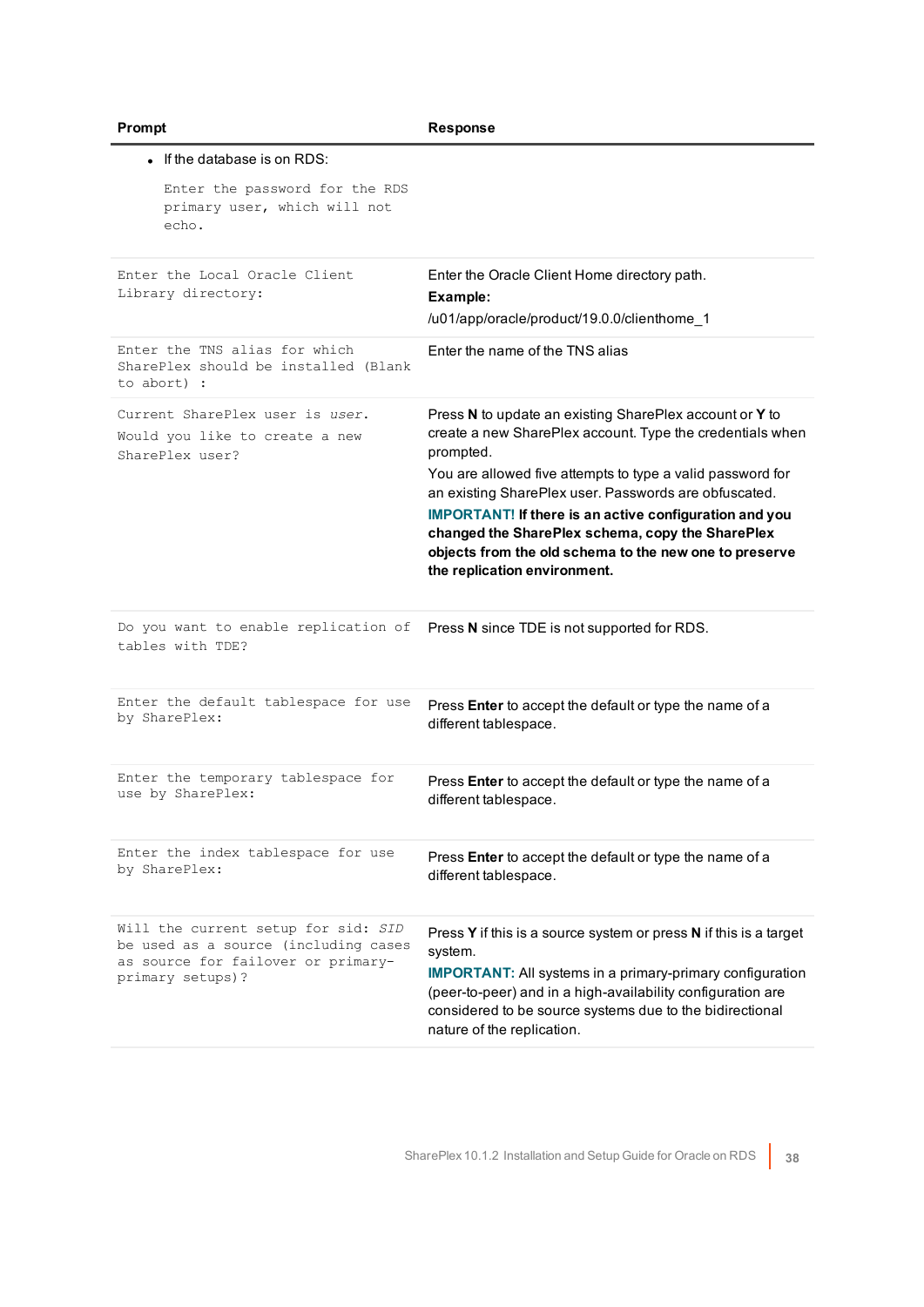| The following prompt is displayed if you did not<br>select a BEQUEATH connection:<br>Do you wish to keep connecting using<br>the same user/password?                                                                                              | Press Y to use the same user and password as the login<br>user, or press N to be prompted for a different user and<br>password.<br>Normally the user running SharePlex must be a member of<br>the OSASM group. This does not apply if SP_OCT_OLOG_<br>USE OCI is set to the non-default value of 1.<br>Also if you are using a BEQUEATH connection, the user<br>running SharePlex must be a member of the OSDBA group. |
|---------------------------------------------------------------------------------------------------------------------------------------------------------------------------------------------------------------------------------------------------|------------------------------------------------------------------------------------------------------------------------------------------------------------------------------------------------------------------------------------------------------------------------------------------------------------------------------------------------------------------------------------------------------------------------|
| SharePlex installs internal objects that include<br>a package to support the SDO GEOMETRY<br>data type of the Oracle Spatial and Graph<br>option. If this option is not installed in the<br>database, the following prompt is shown:              | Press Y to continue the database setup without support for<br>SDO GEOMETRY, or press N to terminate ora_setup.                                                                                                                                                                                                                                                                                                         |
| The SharePlex object that supports<br>replication of SDO_GEOMETRY cannot<br>be installed because the Oracle<br>Spatial and Graph feature is not<br>installed. Do you want to continue<br>with the setup without support for<br>SDO GEOMETRY? [n]: |                                                                                                                                                                                                                                                                                                                                                                                                                        |

**NOTE:** While running the **ora\_cleansp** utility, enter the TNS alias provided while performing **ora\_setup**.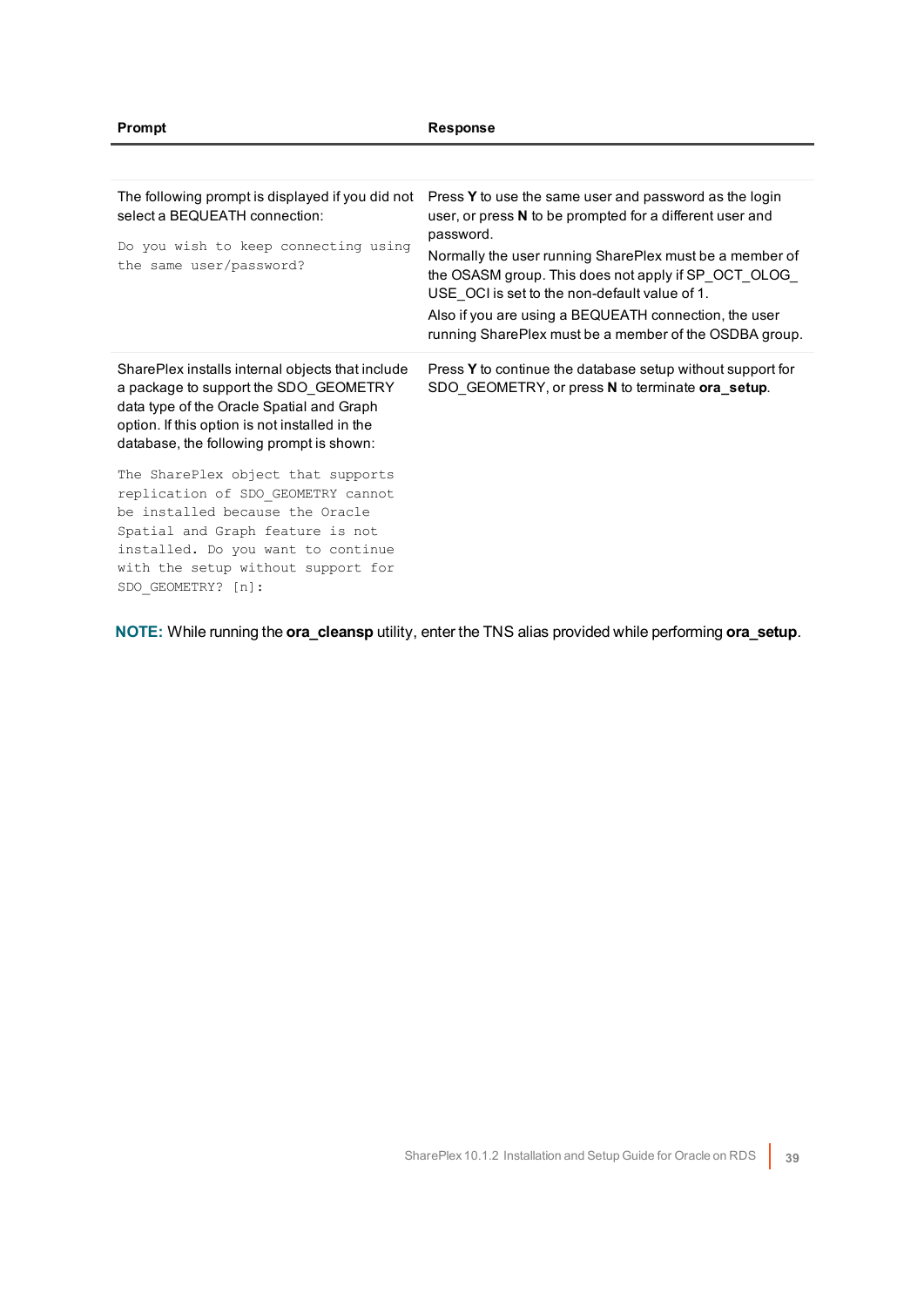# **About us**

# <span id="page-39-0"></span>**We are more than just a name**

We are on a quest to make your information technology work harder for you. That is why we build communitydriven software solutions that help you spend less time on IT administration and more time on business innovation. We help you modernize your data center, get you to the cloud quicker and provide the expertise, security and accessibility you need to grow your data-driven business. Combined with Quest's invitation to the global community to be a part of its innovation, and our firm commitment to ensuring customer satisfaction, we continue to deliver solutions that have a real impact on our customers today and leave a legacy we are proud of. We are challenging the status quo by transforming into a new software company. And as your partner, we work tirelessly to make sure your information technology is designed for you and by you. This is our mission, and we are in this together. Welcome to a new Quest. You are invited to Join the Innovation™.

# **Our brand, our vision. Together.**

Our logo reflects our story: innovation, community and support. An important part of this story begins with the letter Q. It is a perfect circle, representing our commitment to technological precision and strength. The space in the Q itself symbolizes our need to add the missing piece — you — to the community, to the new Quest.

# <span id="page-39-1"></span>**Contacting Quest**

<span id="page-39-2"></span>For sales or other inquiries, visit [www.quest.com/contact](https://www.quest.com/contact).

# **Technical support resources**

Technical support is available to Quest customers with a valid maintenance contract and customers who have trial versions. You can access the Quest Support Portal at [https://support.quest.com](https://support.quest.com/).

The Support Portal provides self-help tools you can use to solve problems quickly and independently, 24 hours a day, 365 days a year. The Support Portal enables you to: